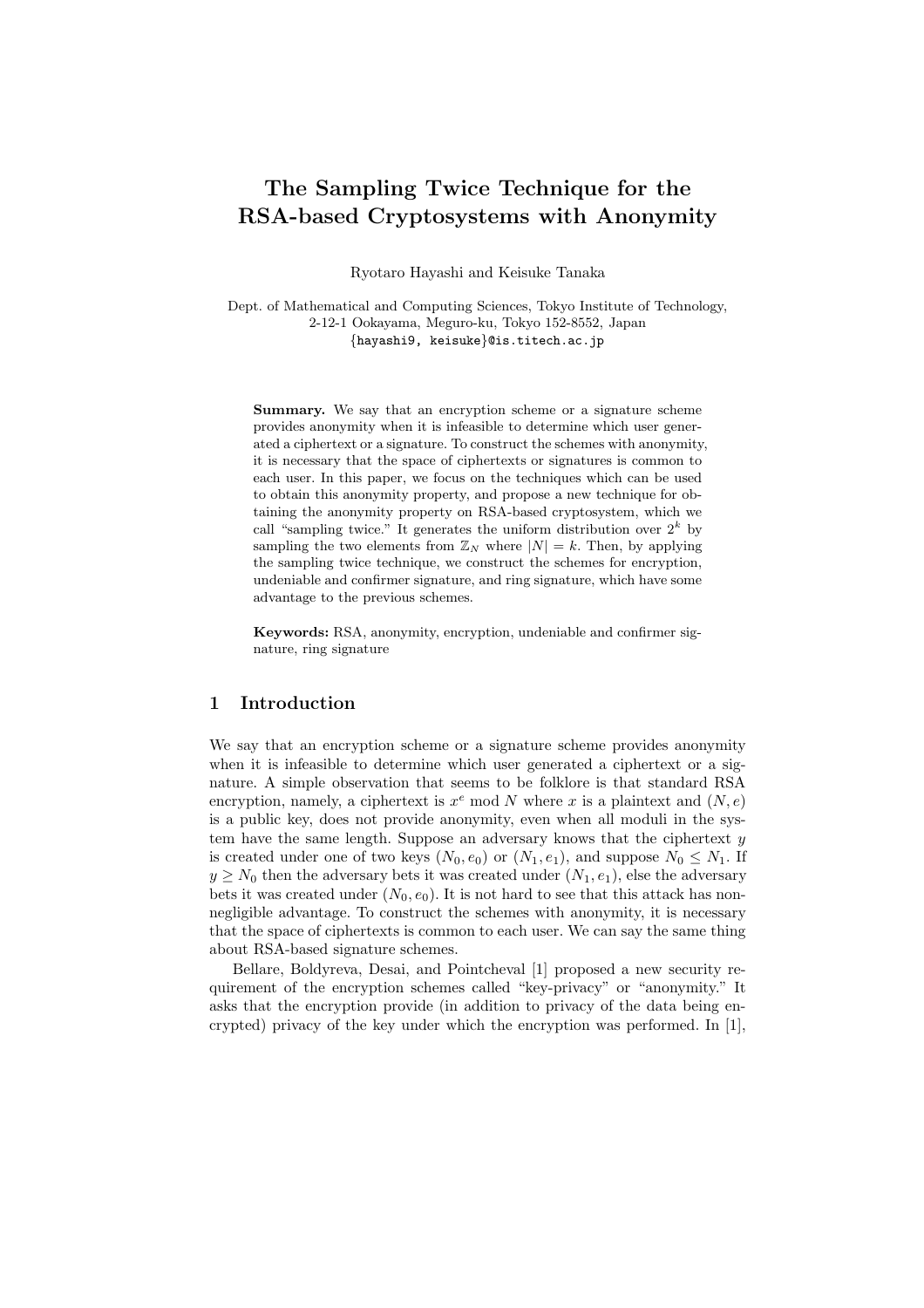they provided the key-privacy encryption scheme, RSA-RAEP, which is a variant of RSA-OAEP (Bellare and Rogaway [2], Fujisaki, Okamoto, Pointcheval, and Stern [3]), and made the space of ciphertexts common to each user by repeating the evaluation of the RSA-OAEP permutation  $f(x, r)$  with plaintext x and random  $r$ , each time using different  $r$  until the value is in the safe range. For deriving a value in the safe range, the number of the repetition would be very large (the value of the security parameter). In fact, their algorithm can fail to give a desired output with some (small) probability.

The anonymous encryption scheme has various applications. For example, anonymous authenticated key exchange protocol such as SKEME (Krawczyk [4]), anonymous credential system (Camenisch and Lysyanskaya [5]), and auction protocols (Sako [6]).

Chaum and Antwerpen provided undeniable signature which cannot be verified without the signer's cooperation [7, 8]. The validity or invalidity of an undeniable signature can be ascertained by conducting a protocol with the signer, assuming the signer participates. Chaum provided confirmer signature [9] which is undeniable signature where signatures may also be verified by interacting with an entity called the confirmer who has been designated by the signer. Galbraith and Mao proposed a new security notion for undeniable and confirmer signature named "anonymity" in [10]. We say that an undeniable or confirmer signature scheme provides anonymity when it is infeasible to determine which user generated the message-signature pair. In [10], Galbraith and Mao provided the undeniable and confirmer signature scheme with anonymity. They made the space of signatures common to each user by applying a standard RSA permutation to the signature and expanding it to the common domain  $[0, 2<sup>k</sup>)$  where N is a public key for each user and  $|N| = k$ . This technique was proposed by Desmedt [11].

Rivest, Shamir, and Tauman [12] proposed the notion of ring signature, which allows a member of an ad hoc collection of users  $S$  to prove that a message is authenticated by a member of  $S$  without revealing which member actually produced the signature. Unlike group signature, ring signature has no group managers, no setup procedures, no revocation procedures, and no coordination. The signer does not need the knowledge, consent, or assistance of the other ring members to put them in the ring. All the signer needs is knowledge of their regular public keys. They also proposed the efficient schemes based on RSA and Rabin. In their RSA-based scheme, the trap-door RSA permutations of the various ring members will have ranges of different sizes. This makes it awkward to combine the individual signatures, so one should construct some trap-door one-way permutation which has a common range for each user. Intuitively, in the ring signature scheme, Rivest, Shamir, and Tauman solved this problem by encoding the message to an  $N_i$ -ary representation and applying a standard RSA permutation  $f$  to the low-order digits where  $N_i$  is a public key for each user. This technique is considered to be essentially the same as that by Desmedt. As mentioned in [12], for deriving a secure permutation q with a common range, the range of g would be 160 bits larger than that of  $f$ .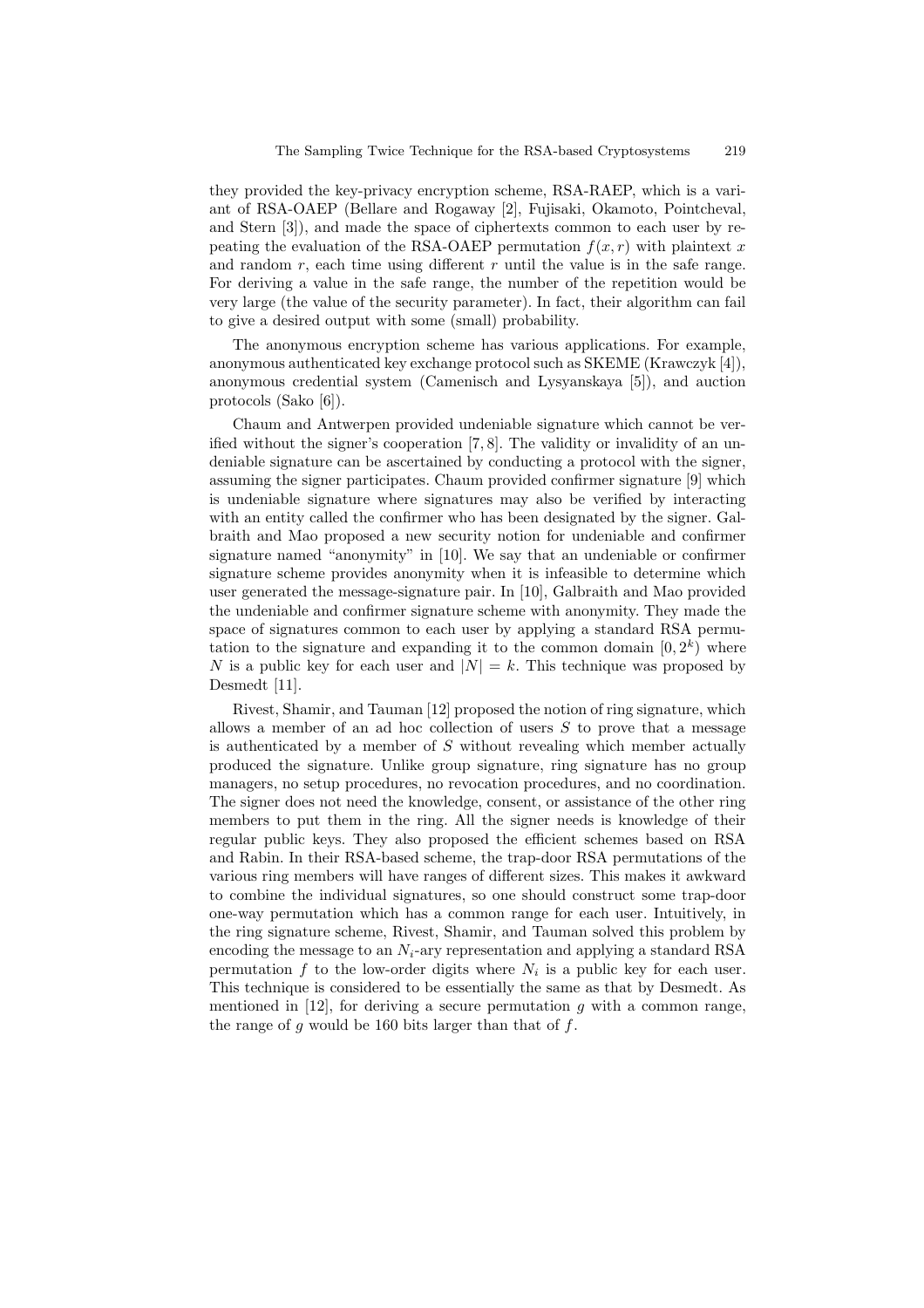Hayashi, Okamoto, and Tanaka [13] recently proposed the RSA family of trap-door permutations with a common domain denoted by RSACD. They showed that the  $\theta$ -partial one-wayness of RSACD is equivalent to the one-wayness of RSACD for  $\theta > 0.5$ , and that the one-wayness of RSACD is equivalent to the onewayness of RSA which is the standard RSA family of trap-door permutations. They also proposed the applications of RSACD to the key-privacy encryption scheme and ring signature scheme. Their schemes have some advantages to the previous schemes.

## 1.1 Our Contribution

In this paper, we focus on the techniques which can be used to obtain this anonymity property.

From the previous results mentioned above, we can find three techniques, repeating, expanding, and using RSACD, for anonymity of cryptosystems based on RSA.

Repeating Repeating the evaluation of the encryption (respectively the signing) with plaintext x (resp. message  $m$ ), random  $r$ , and the RSA function, each time using different  $r$  until the value is smaller than any public key  $N$ of each user.

In [1], Bellare, Boldyreva, Desai, and Pointcheval used this technique for the encryption scheme.

Expanding Doing the evaluation of the encryption (respectively the signing) with plaintext x (resp. message  $m$ ), random r, and the RSA function, and expanding it to the common domain.

This technique was proposed by Desmedt [11]. In [10], Galbraith and Mao used this technique for the undeniable signature scheme. In [12], Rivest, Shamir, and Tauman also used this technique for the ring signature.

RSACD Doing the evaluation of the encryption (respectively the signing) with plaintext  $x$  (resp. message  $m$ ), random  $r$ , and the RSACD function. This function was proposed by Hayashi, Okamoto, and Tanaka [13].

In this paper, we propose a new technique for obtaining the anonymity property of RSA-based cryptosystems. We call this technique "sampling twice." In our technique, we employ an algorithm ChooseAndShift. It takes two numbers  $x_1, x_2 \in \mathbb{Z}_N$  as input and returns a value  $y \in [0, 2^k)$  where  $|N| = k$ , and if  $x_1$ and  $x_2$  are independently and uniformly chosen from  $\mathbb{Z}_N$  then y is uniformly distributed over  $[0, 2<sup>k</sup>)$ .

Sampling Twice Doing the evaluation of the encryption (respectively the signing) twice with plaintext x (resp. message  $m$ ), random  $r_1$  and  $r_2$ , and the RSA function, and applying our proposed algorithm ChooseAndShift for the two resulting values.

Then, by applying the sampling twice technique, we construct the schemes for encryption, undeniable and confirmer signature, and ring signature (See Figure 1.).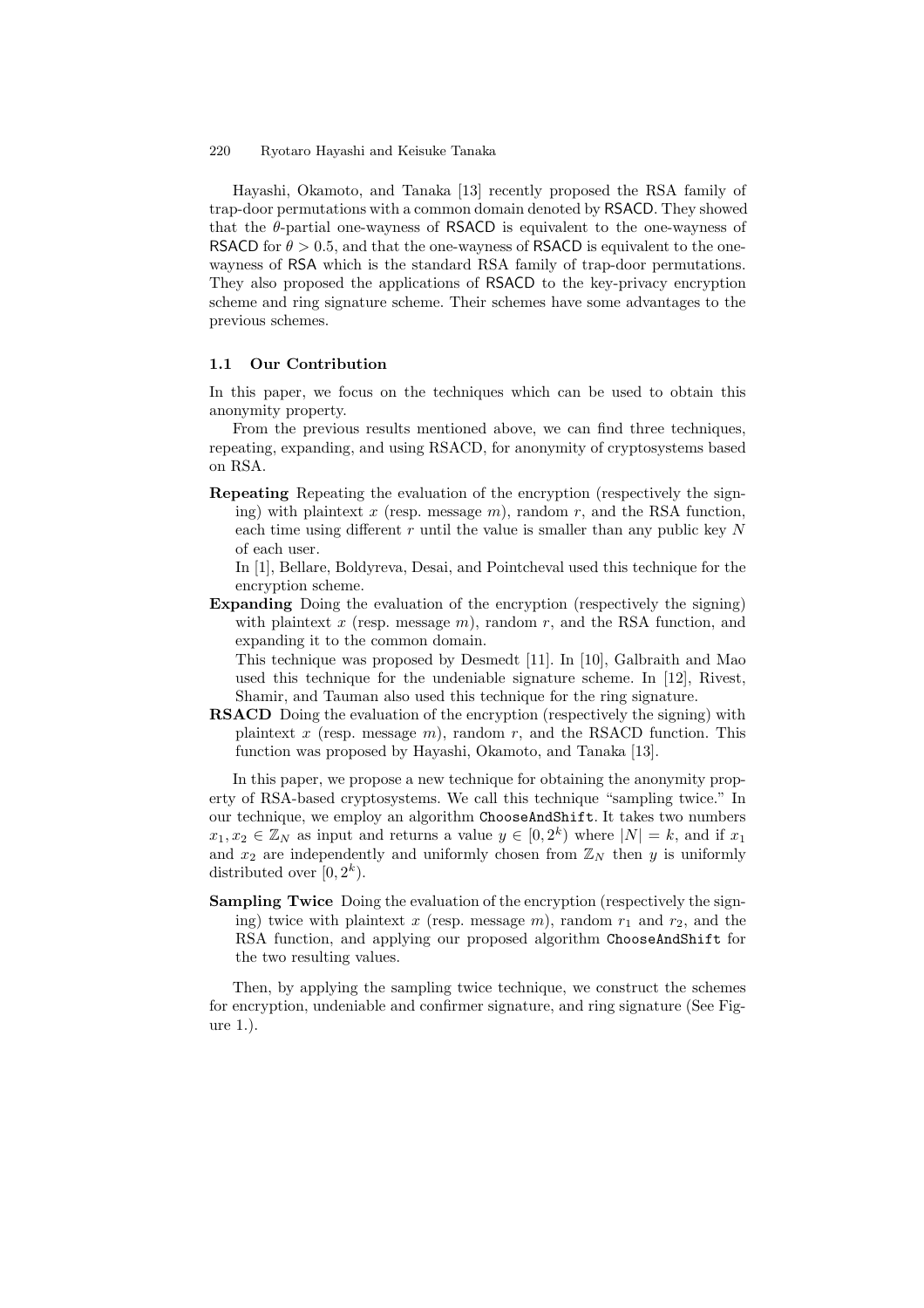|                                       | Sampling Twice Repeating |                | Expanding                    | <b>RSACD</b>   |
|---------------------------------------|--------------------------|----------------|------------------------------|----------------|
| Encryption                            | this paper               | Bellare et al. |                              | Hayashi et al. |
| Undeniable and<br>Confirmer Signature | this paper               | $\sim$         | Galbraith et al.             |                |
| Ring Signature                        | this paper               |                | Rivest et al. Hayashi et al. |                |

Fig. 1. The previous and our proposed schemes

We summarize the (dis)advantage of our proposed schemes.

Our proposed encryption scheme with sampling twice is efficient with respect to the size of ciphertexts and the decryption cost. It is also efficient with respect to the encryption cost in the worst case. On the other hand, that in the average case is larger than that of the previous schemes. More precisely, in our encryption scheme, the number of modular exponentiation to encrypt in the worst case is 2, while those in the previous schemes are 1 or 1.5.

Our proposed undeniable and confirmer signature scheme with sampling twice is efficient with respect to the size of signatures. On the other hand, the number of exponentiations for signing and that of computation of square roots is always 2, while those of the other schemes are 1 or 1.5 in the average case.

Our proposed ring signature scheme with sampling twice is efficient with respect to the size of signatures and the verification cost. On the other hand, the signing cost of our scheme is larger than those of the previous schemes.

If we use the RSACD function, the resulting value is calculated by applying the RSA function either once or twice. Fortunately, since applying the RSA function twice does not reduce security, we can prove that the RSACD function is one-way if the RSA function is one-way. Generally speaking, a one-way function does not always have this property, and we cannot construct a one-way functions with a common domain.

On the other hand, in the sampling twice, repeating, and expanding techniques, the resulting value is calculated by applying the RSA function once. Therefore, it might be possible to apply these techniques to other one-way functions and prove the security of the resulting schemes.

The organization of this paper is as follows. In Section 2, we review the definitions of families of functions and the standard RSA family. In Section 3, we construct the algorithm ChooseAndShift and propose the sampling twice technique. We propose the encryption schemes with anonymity in Section 4, the undeniable and confirmer signature schemes with anonymity in Section 5, and the ring signature schemes with anonymity in Section 6. We conclude in Section 7.

# 2 Preliminaries

We describe the definitions of families of functions, families of trap-door permutations, and  $\theta$ -partial one-way.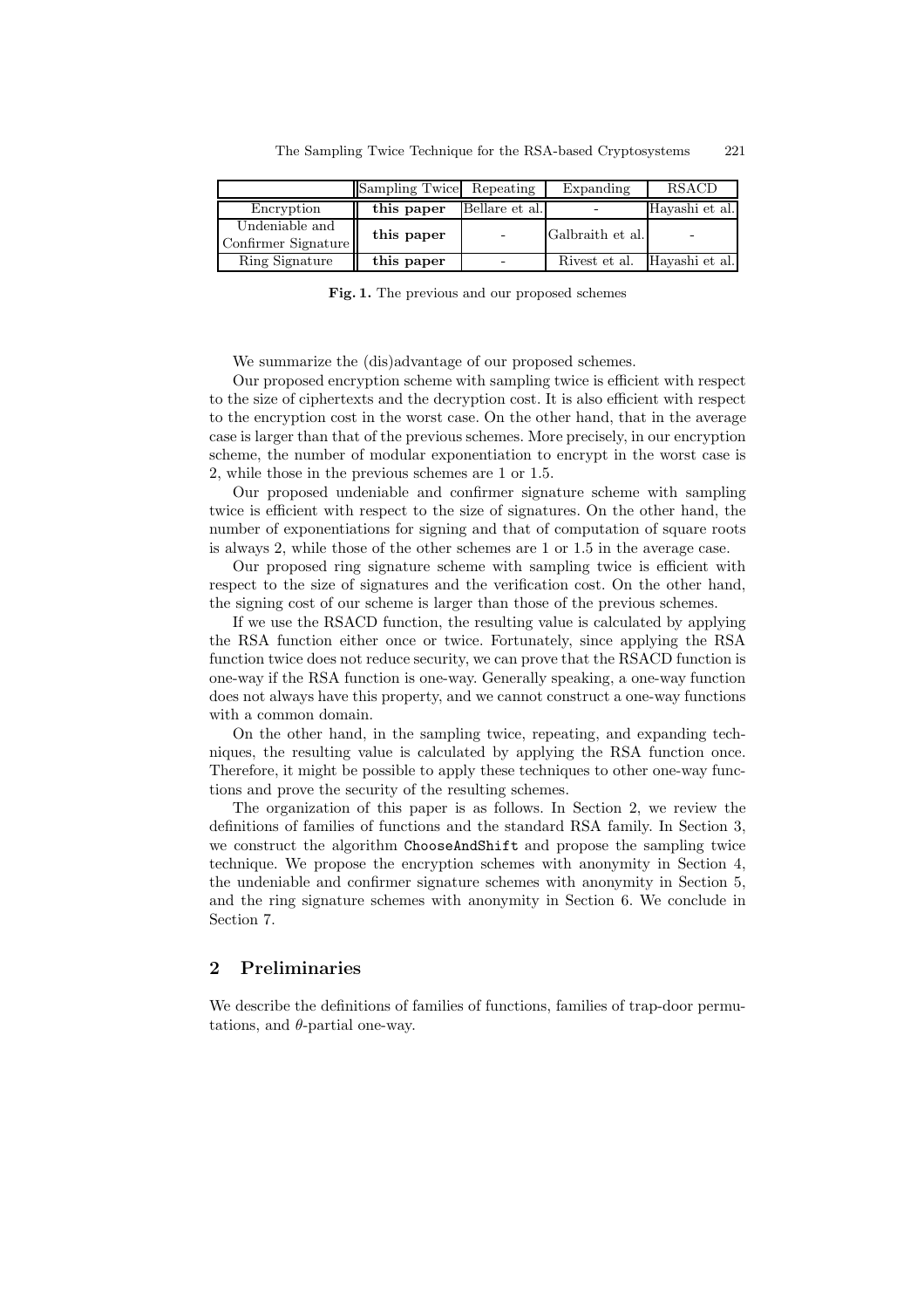**Definition 1** (families of functions [1]). A family of functions  $F = (K, S, E)$ consists of three algorithms. The randomized key-generation algorithm K takes as input a security parameter  $k \in \mathbb{N}$  and returns a pair  $(pk, sk)$  where pk is a public key and sk is an associated secret key. (In cases where the family is not trap-door, the secret key is simply the empty string.) The randomized sampling algorithm S takes input pk and returns a random point in a set that we call the domain of pk and denote by  $\text{Dom}_F (pk)$ . The deterministic evaluation algorithm E takes input pk and a point  $x \in \text{Dom}_F (pk)$  and returns an output we denote by  $E_{pk}(x)$ . We let  $\text{Rng}_F(pk) = \{E_{pk}(x) | x \in \text{Dom}_F(pk)\}\$  denote the range of the function  $E_{pk}(\cdot)$ .

Definition 2 (families of trap-door permutations [1]). We say that  $F$  is a family of trap-door functions if there exists a deterministic inversion algorithm I that takes input sk and a point  $y \in \text{Rng}_F(pk)$  and returns a point  $x \in \text{Dom}_F(pk)$ such that  $E_{pk}(x) = y$ . We say that F is a family of trap-door permutations if F is a family of trap-door functions,  $\text{Dom}_F(pk) = \text{Rng}_F(pk)$ , and  $E_{pk}$  is a bijection on this set.

Definition 3 ( $\theta$ -partial one-way [1]). Let  $F = (K, S, E)$  be a family of functions. Let  $b \in \{0,1\}$  and  $k \in \mathbb{N}$  be a security parameter. Let  $0 < \theta \leq 1$  be a constant. Let A be an adversary. Now, we consider the following experiments:

> Experiment  $\mathrm{Exp}_{F,A}^{\theta\text{-pow-fnc}}(k)$  $(pk, sk) \leftarrow K(k)$  $x \stackrel{R}{\leftarrow} \text{Dom}_F(pk)$  $y \leftarrow E_{pk}(x)$  $x_1 \leftarrow A(pk, y)$  where  $|x_1| = \lceil \theta \cdot |x| \rceil$ if  $\big(E_{pk}(x_1 || x_2) = y$  for some  $x_2\big)$  return  $1$  else return  $0$

Here " ||" denotes concatenation and "  $x \stackrel{R}{\leftarrow} \text{Dom}_F(pk)$ " is the operation of picking an element x uniformly from  $\text{Dom}_F (pk)$ . We define the advantages of the adversary via

$$
\mathbf{Adv}_{F,A}^{\theta\text{-pow-fnc}}(k) = \Pr[\mathbf{Exp}_{F,A}^{\theta\text{-pow-fnc}}(k) = 1]
$$

where the probability is taken over K,  $x \stackrel{R}{\leftarrow} \text{Dom}_F(pk)$ , E, and A. We say that the family F is  $\theta$ -partial one-way if the function  $\mathbf{Adv}_{F,A}^{\theta\text{-pow-fnc}}(\cdot)$  is negligible for any adversary  $A$  whose time complexity is polynomial in  $k$ .

The "time-complexity" is the worst case execution time of the experiment plus the size of the code of the adversary, in some fixed RAM model of computation.

Note that when  $\theta = 1$  the notion of  $\theta$ -partial one-wayness coincides with the standard notion of one-wayness. We say that the family  $F$  is one-way when  $F$  is 1-partial one-way.

We describe the standard RSA family of trap-door permutations denoted by RSA.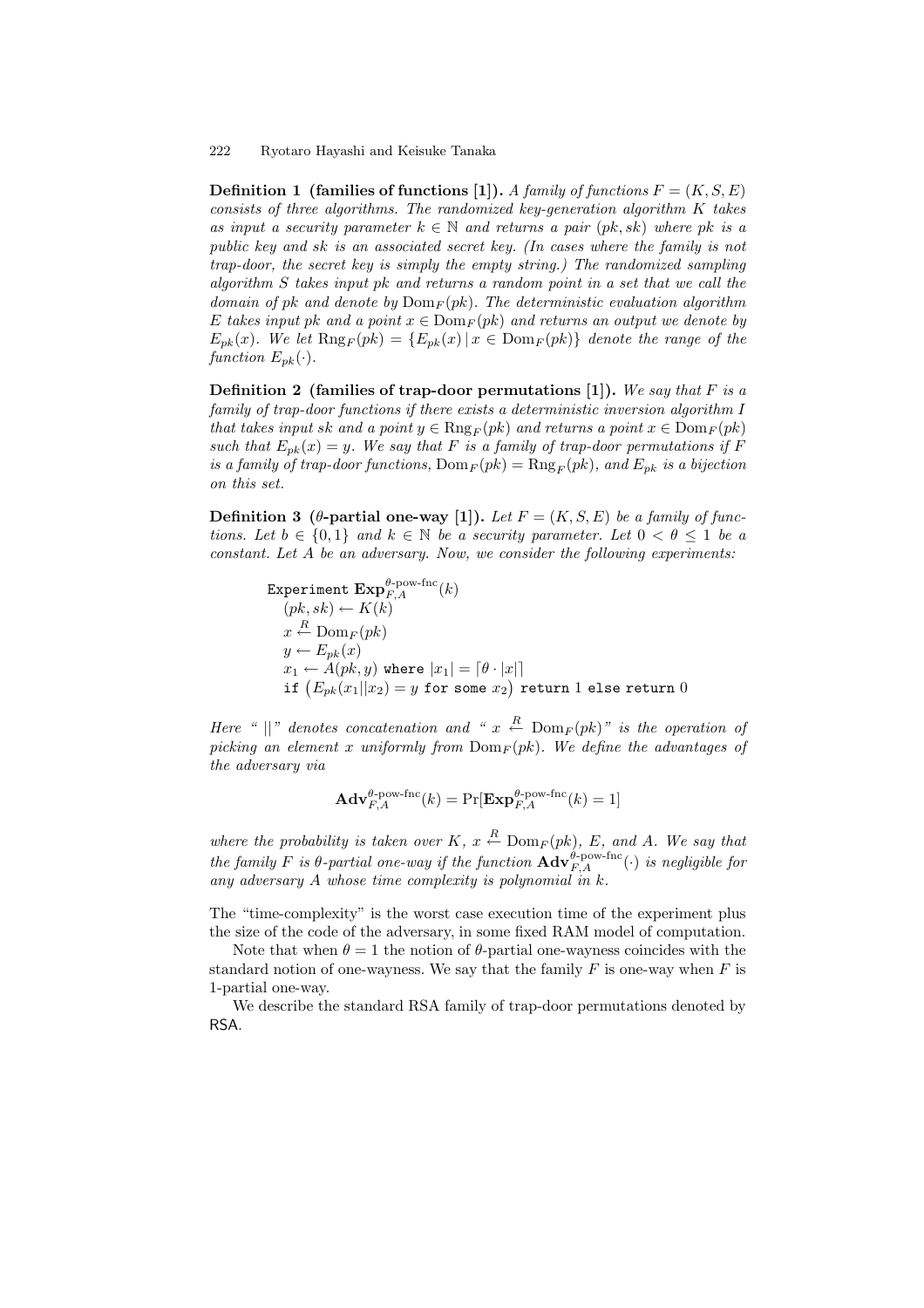Definition 4 (the standard RSA family of trap-door permutations). The specifications of the standard RSA family of trap-door permutations  $\text{RSA} =$  $(K, S, E)$  are as follows. The key generation algorithm takes as input a security parameter k and picks random, distinct primes  $p, q$  in the range  $2^{\lceil k/2 \rceil - 1}$  <  $p, q < 2^{\lceil k/2 \rceil}$  and  $2^{k-1} < pq < 2^k$ . It sets  $N = pq$ . It picks  $e, d \in \mathbb{Z}_{\phi(N)}^*$  such that  $ed = 1 \pmod{\phi(N)}$  where  $\phi(N) = (p-1)(q-1)$ . The public key is  $N, e, k$  and the secret key is N, d, k. The sets  $Dom_{BSA}(N, e, k)$  and  $Rn_{BSA}(N, e, k)$  are both equal to  $\mathbb{Z}_N^*$ . The evaluation algorithm  $E_{N,e,k}(x) = x^e \mod N$  and the inversion algorithm  $I_{N,d,k}(y) = y^d \mod N$ . The sampling algorithm returns a random point in  $\mathbb{Z}_N^*$ .

Fujisaki, Okamoto, Pointcheval, and Stern [3] showed that the  $\theta$ -partial onewayness of RSA is equivalent to the one-wayness of RSA for  $\theta > 0.5$ .

# 3 The Sampling Twice Technique

In this section, we propose a new technique for obtaining the anonymity property of RSA-based cryptosystems. We call this technique "sampling twice." In our technique, we employ the following algorithm ChooseAndShift. It takes two numbers  $x_1, x_2 \in \mathbb{Z}_N$  as input and returns a value  $y \in [0, 2^k)$  where  $|N| = k$ .

```
Algorithm ChooseAndShift<sub>N,k</sub>(x_1, x_2)if (0 \le x_1, x_2 < 2^k - N)\text{return } \begin{cases} x_1 & \text{with probability } \frac{1}{2} \\ x_1 + N & \text{with probability } \frac{1}{2} \end{cases}elseif (2^k - N \le x_1, x_2 < N)return x_1else
        y_1 \leftarrow \min\{x_1, x_2\}; \quad y_2 \leftarrow \max\{x_1, x_2\}\%%% Note that 0 \le y_1 < 2^k - N and 2^k - N \le y_2 < N. \%%%
         return
                       \sqrt{ }<sup>J</sup>
                       \mathcal{L}y_1 with probability \left(\frac{1}{2} + \frac{N}{2^{k+1}}\right) \times \frac{1}{2}y_1 + N with probability \left(\frac{1}{2} + \frac{N}{2^{k+1}}\right) \times \frac{1}{2}y_2 with probability \frac{1}{2} - \frac{N}{2^{k+1}}
```
Note that  $2^{k-1} < N < 2^k$  ensures  $2^k - N < N$ ,  $0 < \frac{1}{2} - \frac{N}{2^{k+1}} < 1$ , and  $0 < \frac{1}{2} + \frac{N}{2^{k+1}} < 1$ . In order to run this algorithm, it is sufficient to prepare only  $k + 3$  random bits.

We prove the following theorem on the property of ChooseAndShift.

**Theorem 1.** If  $x_1$  and  $x_2$  are independently and uniformly chosen from  $\mathbb{Z}_N$ then the output of the above algorithm is uniformly distributed over  $[0, 2^k)$ .

*Proof.* To prove this theorem, we show that if  $x_1$  and  $x_2$  are independently and uniformly chosen from  $\mathbb{Z}_N$  then Pr[ChooseAndShift $(x_1, x_2) = z$ ] = 1/2<sup>k</sup> for any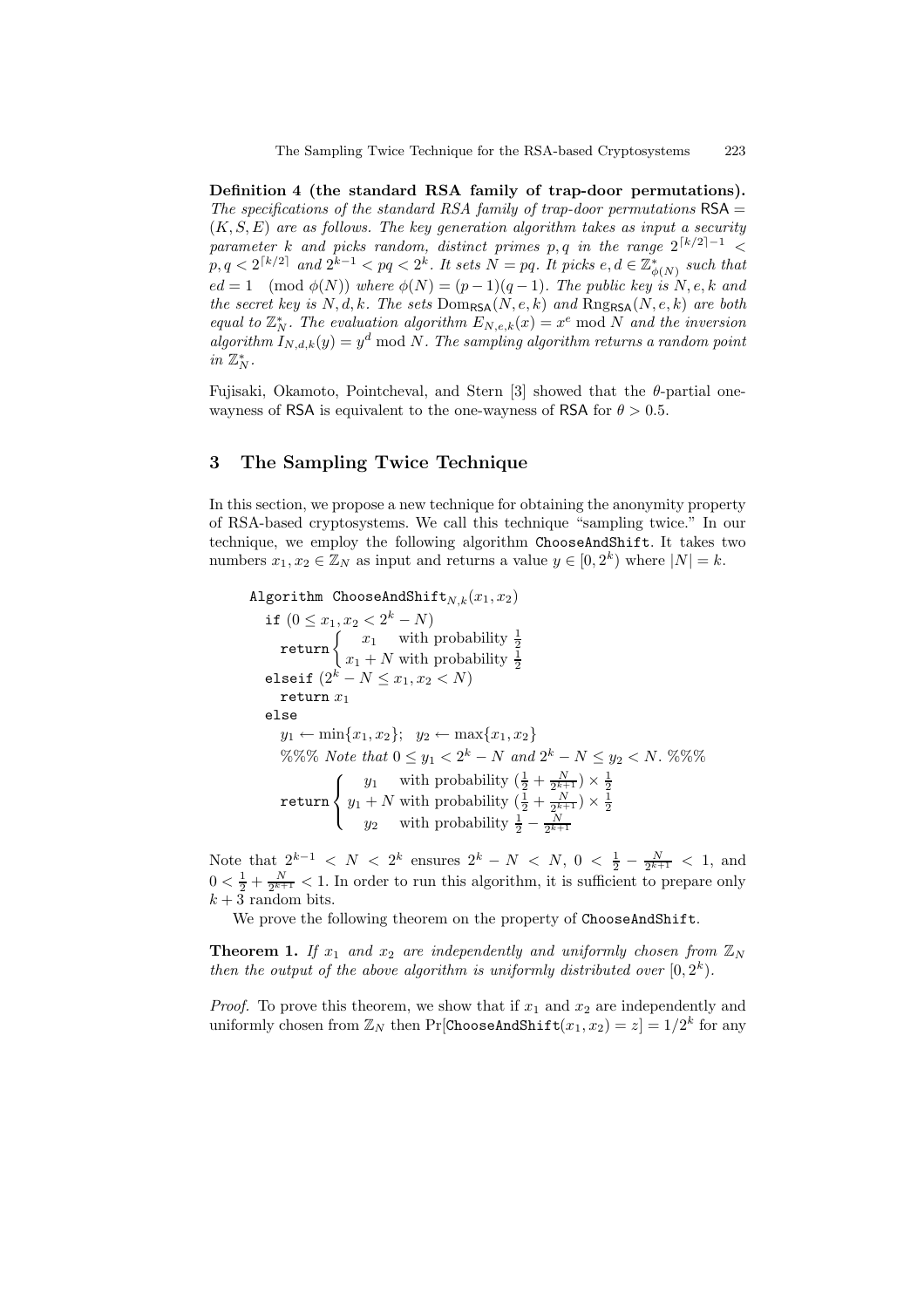$z \in [0, 2^k)$ . For any  $z \in [0, 2^k - N)$ , we have

$$
\Pr[\text{ChooseAndShift}(x_1, x_2) = z] \n= \Pr[x_1 = z \land 0 \le x_2 < 2^k - N] \times \frac{1}{2} \n+ \Pr[(x_1 = z \land 2^k - N \le x_2 < N) \lor (x_2 = z \land 2^k - N \le x_1 < N)] \n\times (\frac{1}{2} + \frac{N}{2^{k+1}}) \times \frac{1}{2} \n= \frac{1}{N} \times \frac{2^k - N}{N} \times \frac{1}{2} + (\frac{1}{N} \times \frac{2N - 2^k}{N}) \times 2 \times (\frac{1}{2} + \frac{N}{2^{k+1}}) \times \frac{1}{2} = \frac{1}{2^k}.
$$

It is clear that  $\Pr[\texttt{ChooseAndShift}(x_1, x_2) = z'] = \Pr[\texttt{ChooseAndShift}(x_1, x_2) = z']$  $z' + N$  for any  $z' \in [0, 2^k - N)$ . Therefore, for any  $z \in [N, 2^k)$ , we have  $\Pr[\texttt{ChooseAndShift}(x_1, x_2) = z] = 1/2^k.$ 

Furthermore, for any  $z \in [2^k - N, N)$ , we have

$$
\Pr[\text{ChooseAndShift}(x_1, x_2) = z] \n= \Pr[x_1 = z \land 2^k - N \le x_2 < N] \n+ \Pr[(x_1 = z \land 0 \le x_2 < 2^k - N) \lor (x_2 = z \land 0 \le x_1 < 2^k - N)] \n\times (\frac{1}{2} - \frac{N}{2^{k+1}}) \n= \frac{1}{N} \times \frac{2N - 2^k}{N} + (\frac{1}{N} \times \frac{2^k - N}{N}) \times 2 \times (\frac{1}{2} - \frac{N}{2^{k+1}}) = \frac{1}{2^k}.
$$

 $\Box$ 

By using the algorithm ChooseAndShift, we propose a new technique for obtaining the anonymity property. We call this technique "sampling twice."

Sampling Twice Doing the evaluation of the encryption (respectively the signing) twice with plaintext x (resp. message m), random  $r_1$  and  $r_2$ , and the RSA function, and applying our proposed algorithm ChooseAndShift for the two resulting values.

In the following sections, by applying the sampling twice technique, we construct the schemes for encryption, undeniable and confirmer signature, and ring signature.

## 4 Encryption

## 4.1 Definitions

In [1], Bellare, Boldyreva, Desai, and Pointcheval proposed a new security requirement of encryption schemes called "key-privacy." It asks that the encryption provide (in addition to privacy of the data being encrypted) privacy of the key under which the encryption was performed. In [1], a public-key encryption scheme with common-key generation is described as follows.

**Definition 5.** A public-key encryption scheme with common-key generation  $\mathcal{PE}$  $=(\mathcal{G}, \mathcal{K}, \mathcal{E}, \mathcal{D})$  consists of four algorithms. The common-key generation algorithm  $\mathcal G$  takes as input some security parameter k and returns some common key  $I$ . The key generation algorithm  $K$  is a randomized algorithm that takes as input the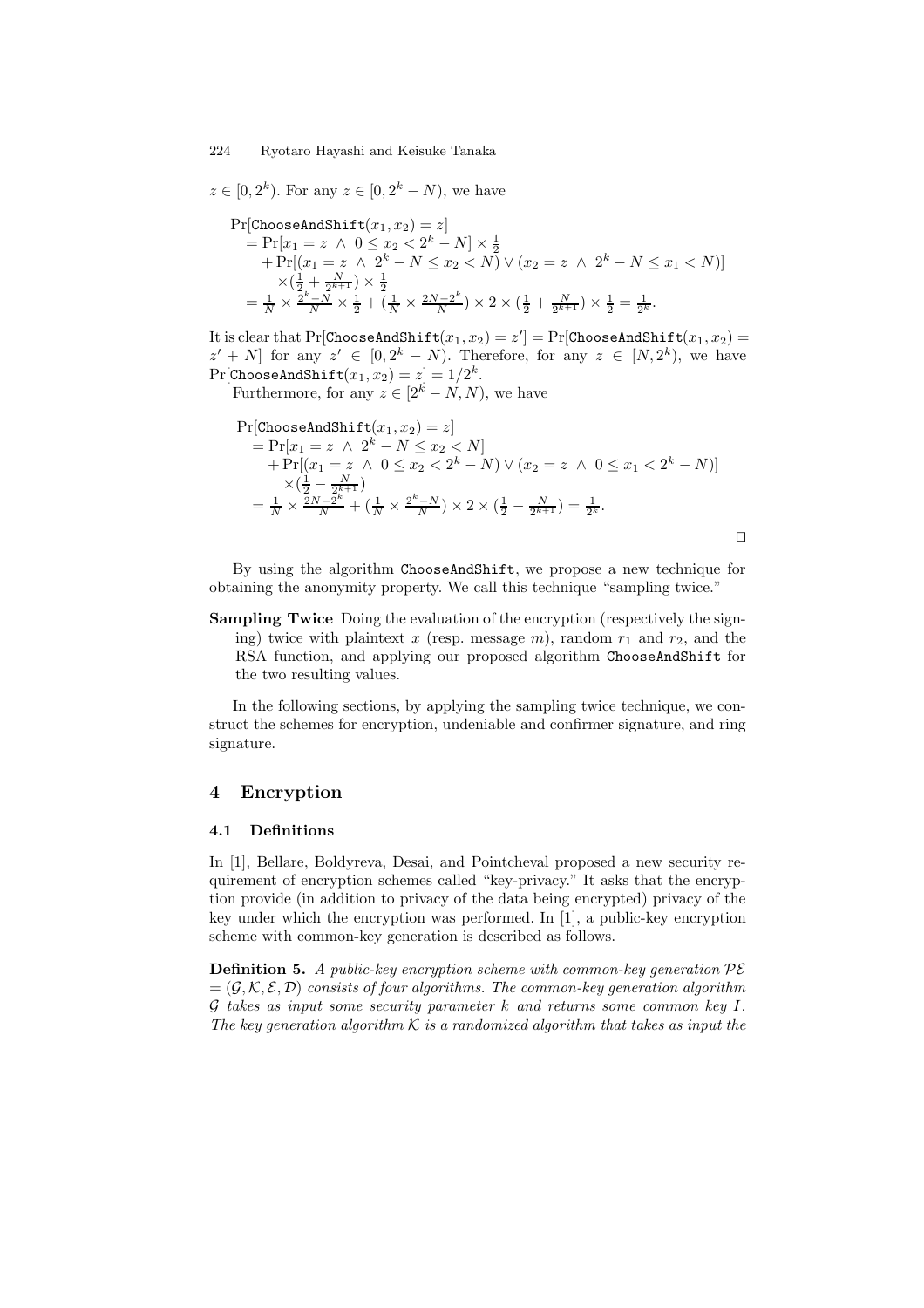common key I and returns a pair  $(pk, sk)$  of keys, the public key and a matching secret key. The encryption algorithm  $\mathcal E$  is a randomized algorithm that takes the public key pk and a plaintext x to return a ciphertext y. The decryption algorithm  $D$  is a deterministic algorithm that takes the secret key sk and a ciphertext  $y$  to return the corresponding plaintext x or a special symbol  $\perp$  to indicate that the ciphertext was invalid.

In [1], they formalized the property of "key-privacy." This can be considered under either the chosen-plaintext attack or the chosen-ciphertext attack, yielding two notions of security, IK-CPA and IK-CCA. (IK means "indistinguishability of keys.")

**Definition 6 (IK-CPA, IK-CCA [1]).** Let  $\mathcal{PE} = (\mathcal{G}, \mathcal{K}, \mathcal{E}, \mathcal{D})$  be an encryption scheme. Let  $b \in \{0,1\}$  and  $k \in \mathbb{N}$ . Let  $A_{\text{cpa}} = (A_{\text{cpa}}^1, A_{\text{cpa}}^2)$ ,  $A_{\text{cca}} =$  $(A_{\text{cca}}^1, A_{\text{cca}}^2)$  be adversaries that run in two stages and where  $A_{\text{cca}}$  has access to the oracles  $\mathcal{D}_{sk_0}(\cdot)$  and  $\mathcal{D}_{sk_1}(\cdot)$ . Note that si is the state information. It contains  $pk_0, pk_1$ , and so on. For atk  $\in \{cpa, cca\}$ , we consider the following experiments:

> Experiment  $\mathrm{Exp}_{\mathcal{PE},A_{\text{atk}}}(k)$  $I \leftarrow \mathcal{G}(k); (pk_0, sk_0) \leftarrow \mathcal{K}(I); (pk_1, sk_1) \leftarrow \mathcal{K}(I)$  $(x, \mathsf{s}) \leftarrow A^1_{\text{atk}}(pk_0, pk_1); \ \ y \leftarrow \mathcal{E}_{pk_b}(x); \ \ d \leftarrow A^2_{\text{atk}}(y, \mathsf{s})$ return  $d$

Above it is mandated that  $A_{\text{cca}}^2$  never queries  $\mathcal{D}_{sk_0}(\cdot)$  and  $\mathcal{D}_{sk_1}(\cdot)$  on the challenge ciphertext y. For atk  $\in \{cpa, cca\}$ , we define the advantages via

$$
\mathbf{Adv}_{\mathcal{PE},A_{\text{atk}}}^{\text{ik-atk}}(k) = \left| \Pr[\mathbf{Exp}_{\mathcal{PE},A_{\text{atk}}}^{\text{ik-atk-1}}(k) = 1] - \Pr[\mathbf{Exp}_{\mathcal{PE},A_{\text{atk}}}^{\text{ik-atk-0}}(k) = 1] \right|.
$$

The scheme  $\mathcal{PE}$  is said to be IK-CPA secure (respectively IK-CCA secure) if the function  $\mathbf{Adv}_{\mathcal{PE},A_{\text{cpa}}}^{\text{ik-cpa}}(\cdot)$  (resp.  $\mathbf{Adv}_{\mathcal{PE},A_{\text{cca}}}^{\text{ik-cca}}(\cdot)$ ) is negligible for any adversary A whose time complexity is polynomial in  $\widetilde{k}$ .

#### 4.2 Encryption with Sampling Twice

In this section, we propose the encryption scheme with the sampling twice technique.

**Definition 7.** The common-key generation algorithm  $\mathcal G$  takes a security parameter k and returns parameters k,  $k_0$  and  $k_1$  such that  $k_0(k)+k_1(k) < k$  for all  $k >$ 1. This defines an associated plaintext-length function  $n(k) = k - k_0(k) - k_1(k)$ . The key generation algorithm K takes  $k, k_0, k_1$ , runs the key-generation algorithm of RSA, and gets N, e, d. The public key pk is  $(N, e)$ , k,  $k_0$ , k<sub>1</sub> and the secret key sk is  $(N, d), k, k_0, k_1$ . The other algorithms are depicted below. Let G :  $\{0,1\}^{k_0} \rightarrow \{0,1\}^{n+k_1}$  and  $H : \{0,1\}^{n+k_1} \rightarrow \{0,1\}^{k_0}$  be hash functions. Note that  $[x]^n$  denotes the n most significant bits of x and  $[x]_m$  denotes the m least significant bits of x. Note that the valid ciphertext y satisfies  $y \in [0, 2^k)$  and  $(y \bmod N) \in \mathbb{Z}_N^*.$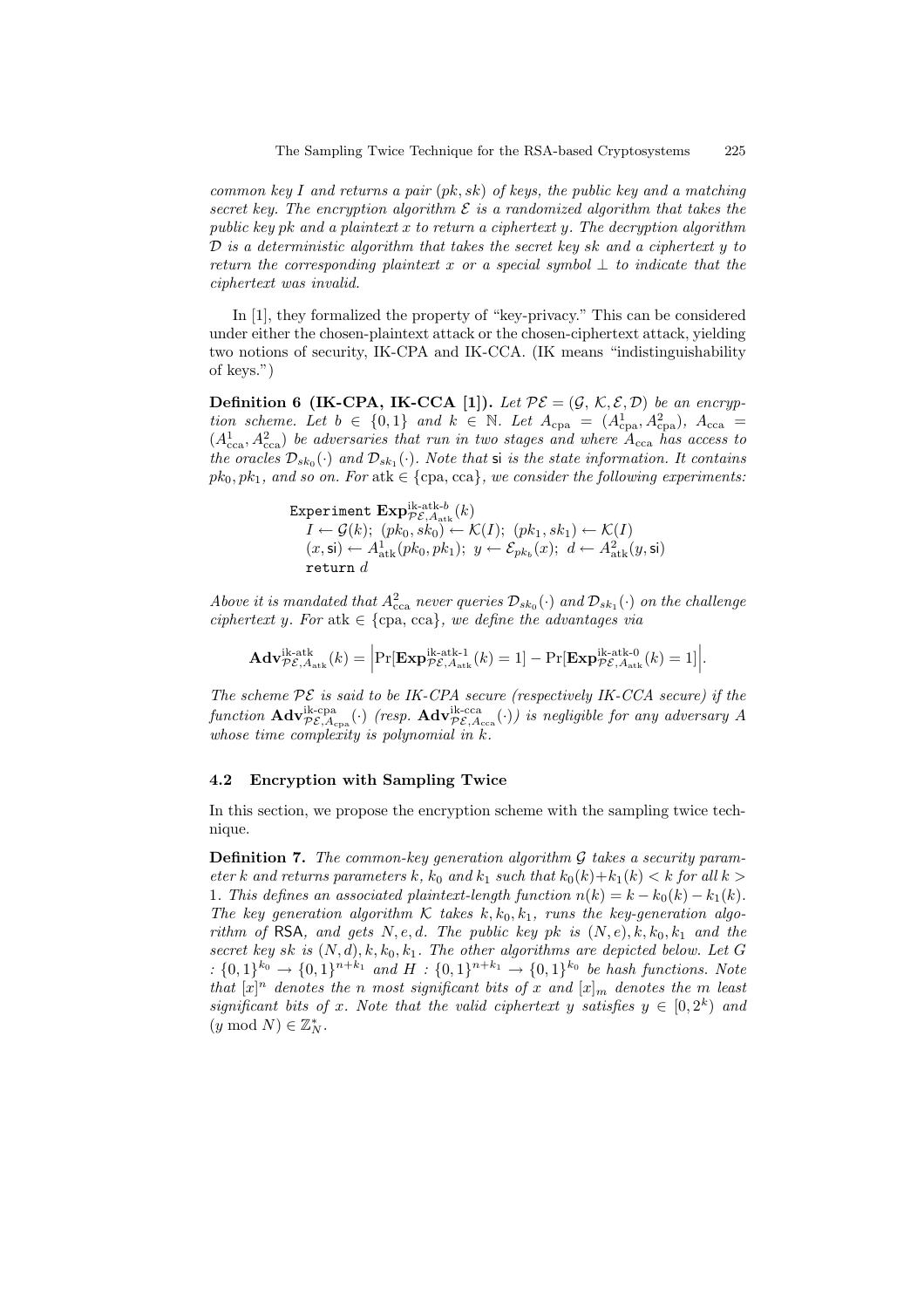Algorithm 
$$
\mathcal{E}_{pk}^{G,H}(x)
$$
\n
$$
r_1, r_2 \stackrel{R}{\leftarrow} \{0,1\}^{k_0}
$$
\n
$$
s_1 \leftarrow (x||0^{k_1}) \oplus G(r_1); \quad t_1 \leftarrow r_1 \oplus H(s_1)
$$
\n
$$
v_2 \leftarrow (s_1||t_1)^e \mod N
$$
\n
$$
s_2 \leftarrow (x||0^{k_1}) \oplus G(r_2); \quad t_2 \leftarrow r_2 \oplus H(s_2)
$$
\n
$$
v_2 \leftarrow (s_2||t_2)^e \mod N
$$
\n
$$
v_2 \leftarrow (s_2||t_2)^e \mod N
$$
\n
$$
y \leftarrow \text{ChooseAndShift}(v_1, v_2)
$$
\n
$$
v_2 \leftarrow (s_2||t_2)^e \mod N
$$
\n
$$
v_2 \leftarrow (s_2||t_2)^e \mod N
$$
\n
$$
v_2 \leftarrow (s_2||t_2)^e \mod N
$$
\n
$$
v_2 \leftarrow (s_2||t_2)^e \mod N
$$
\n
$$
v_2 \leftarrow (s_2||t_2)^e \mod N
$$
\n
$$
v_2 \leftarrow (s_2||t_2)^e \mod N
$$
\n
$$
v_2 \leftarrow (s_2||t_2)^e \mod N
$$
\n
$$
v_2 \leftarrow (s_2||t_2)^e \mod N
$$
\n
$$
v_2 \leftarrow (s_2||t_2)^e \mod N
$$
\n
$$
v_2 \leftarrow (s_2||t_2)^e \mod N
$$
\n
$$
v_2 \leftarrow (s_2||t_2)^e \mod N
$$
\n
$$
v_2 \leftarrow (s_2||t_2)^e \mod N
$$
\n
$$
v_2 \leftarrow (s_2||t_2)^e \mod N
$$
\n
$$
v_2 \leftarrow (s_2||t_2)^e \mod N
$$
\n
$$
v_2 \leftarrow (s_2||t_2)^e \mod N
$$
\n
$$
v_2 \leftarrow (s_2||t_2)^e \mod N
$$
\n
$$
v_2 \leftarrow (s_2||t_2)^e \
$$

#### 4.3 Analysis

We compare the four schemes with sampling twice, repeating, RSACD, and expanding.

Security. Bellare, Boldyreva, Desai, and Pointcheval [1] proved that the scheme with repeating (RSA-RAEP) is secure in the sense of IND-CCA2 and IK-CCA in the random oracle model assuming RSA is  $\theta$ -partial one-way for  $\theta > 0.5$ . Hayashi, Okamoto, and Tanaka [13] proved that the encryption scheme with RSACD is also secure in the sense of IND-CCA2 and IK-CCA in the random oracle model assuming RSACD is  $\theta$ -partial one-way for  $\theta > 0.5$ .

In order to prove that the scheme with sampling twice is secure in the sense of IK-CCA, we need the restriction as follows.

Since if c is a ciphertext of m for  $pk = (N, e, k)$  and  $c < 2<sup>k</sup> - N$  then  $c + N$  is also a ciphertext of m, the adversary can ask  $c + N_0$  to decryption oracle  $\mathcal{D}_{sk_0}$ where c is a challenge ciphertext such that  $c < 2<sup>k</sup> - N_0$  and  $pk_0 = (N_0, e_0, k)$ , and if the answer of  $\mathcal{D}_{sk_0}$  is m, then c is encrypted by  $pk_0$ .

To prevent this attack, we add some natural restriction to the adversaries in the definitions of IK-CCA. That is, it is mandated that the adversary never queries  $D_{sk_0}$  on  $(c \mod N_0) + \beta_0 N_0$  where  $\beta_0 \in \lfloor (2^k - (c \mod N_0))/N_0 \rfloor$ , and  $D_{sk_1}$  on  $(c \mod N_1) + \beta_1 N_1$  where  $\beta_1 \in |(2^k - (c \mod N_1))/N_1|$ .

Similarly, in order to prove that the scheme with sampling twice is secure in the sense of IND-CCA2, we need the same restriction. That is, in the definition of IND-CCA2, it is mandated that the adversary never queries  $D_{sk}$  on  $(c \mod N)$ +  $\gamma N$  where  $\gamma \in |(2^k - (c \mod N))/N|.$ 

We think these restrictions are natural and reasonable. Actually, in the case of undeniable and confirmer signature schemes, Galbraith and Mao [10] defined the anonymity on undeniable signature schemes with the above restriction.

If we add these restrictions then we can prove that the scheme with sampling twice is secure in the sense of IK-CCA in the random oracle model assuming RSA is  $\theta$ -partial one-way for  $\theta > 0.5$ . More precisely, we can prove the following theorem.

**Theorem 2.** If RSA is partial one-way then the encryption scheme  $\Pi$  with sampling twice is secure in the sense of IK-CCA in the random oracle model. More precisely, for any adversary A attacking the anonymity of our scheme under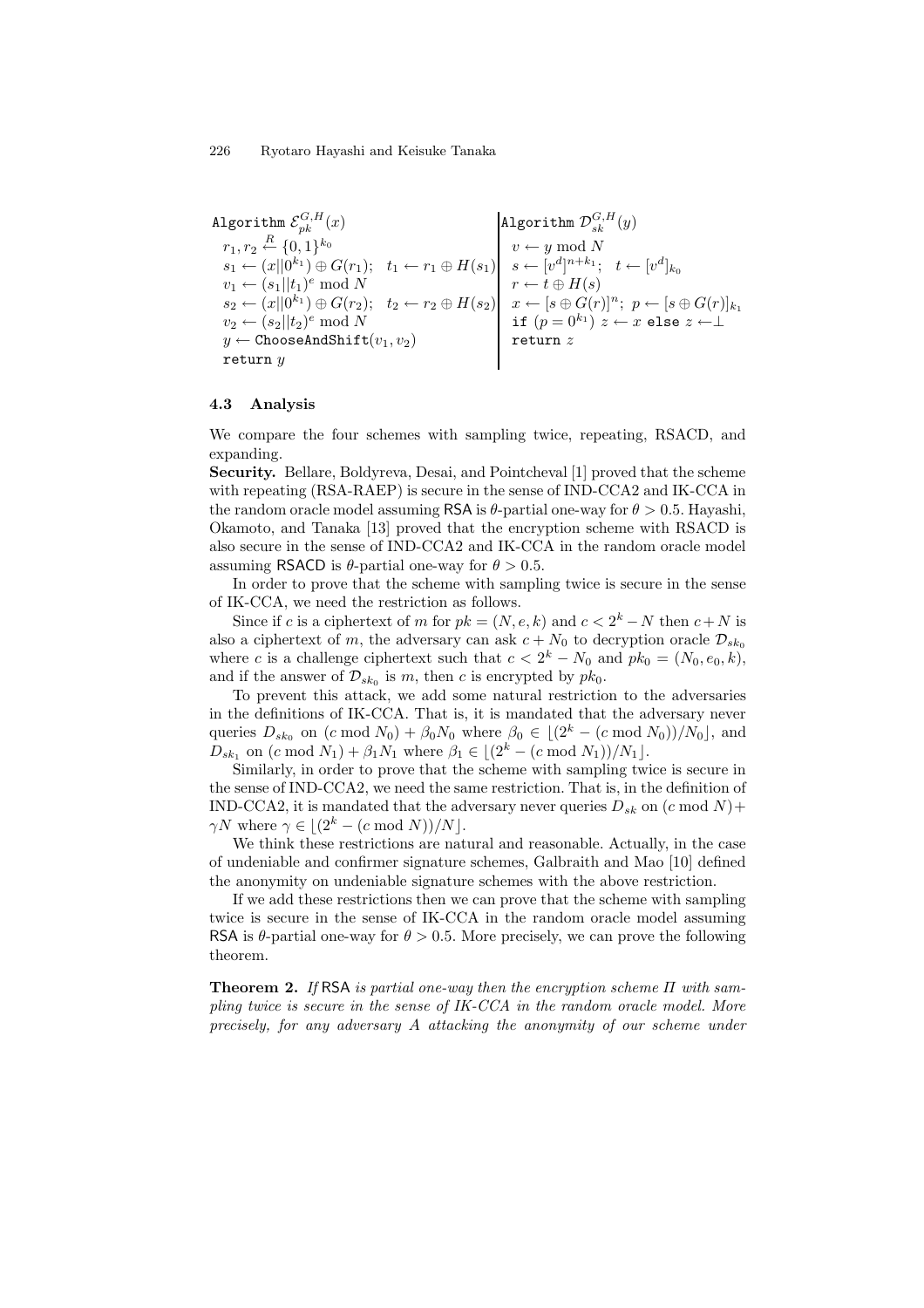an adaptive chosen-ciphertext attack, and making at most  $q_{\text{dec}}$  decryption oracle queries,  $q_{gen}$  G-oracle queries, and  $q_{hash}$  H-oracle queries, there exists a  $\theta$ -partial inverting adversary B for the RSA family, such that for any  $k, k_0(k), k_1(k)$ , and  $\theta = \frac{k-k_0(k)}{k},$ 

$$
\mathbf{Adv}_{H,A}^{\text{ik-cca}}(k) \leq 8q_{\text{hash}} \cdot ((1 - \epsilon_1) \cdot (1 - \epsilon_2) \cdot (1 - \epsilon_3))^{-1} \cdot \mathbf{Adv}_{\text{RSA},B}^{\theta\text{-pow-fnc}}(k) + q_{\text{gen}} \cdot q_{\text{hash}} \cdot (1 - \epsilon_3)^{-1} \cdot 2^{-k+3}
$$

where

$$
\epsilon_1 = \frac{1}{2}; \quad \epsilon_2 = \frac{1}{2^{k/2-3}-1} \ ; \quad \epsilon_3 = \frac{2q_{\text{gen}}+q_{\text{dec}}+2q_{\text{gen}}q_{\text{dec}}}{2^{k_0}} + \frac{2q_{\text{gen}}}{2^{k_1}} + \frac{2q_{\text{hash}}}{2^{k-k_0}},
$$

and the running time of B is that of A plus  $q_{gen} \cdot q_{hash} \cdot O(k^3)$ .

Noticing that the range of valid ciphertexts changes, the proof is similar to that for RSA-RAEP (See Appendix C in the full version of [1].), and will be available in the full version of this paper.

We can also prove that the scheme with sampling twice is secure in the sense of IND-CCA2 in the random oracle model assuming RSA is  $\theta$ -partial one-way for  $\theta > 0.5$ . More precisely, we can prove that if there exists a CCA2-adversary  $A = (A_1, A_2)$  attacking indistinguishability of our scheme with advantage  $\epsilon$ . then there exists a CCA2-adversary  $B = (B_1, B_2)$  attacking indistinguishability of RSA-OAEP with advantage  $\epsilon/2$ . We construct B as follows.

- 1.  $B_1$  gets pk and passes it to  $A_1$ .  $B_1$  gets  $(m_0, m_1, \text{si})$  which is an output of  $A_1$ , and  $B_1$  outputs it.
- 2.  $B_2$  gets a challenge ciphertext y and sets  $y' \leftarrow y + tN$  where  $t \stackrel{R}{\leftarrow} \{0,1\}$ . If  $y' \geq 2^k$  then  $B_2$  outputs Fail and halts; otherwise  $B_2$  passes  $(y',\mathsf{si})$  to  $A_2$ .  $B_2$  gets  $d \in \{0,1\}$  which is an output of  $A_2$ , and  $B_2$  outputs it.

If B does not output Fail, A outputs correctly with advantage  $\epsilon$ . Since Pr[B outputs Fail  $\langle 1/2$ , the advantage of B is greater than  $\epsilon/2$ .

Efficiency. We show the number of modular exponentiations to encrypt and decrypt, the size of ciphertexts, and the bit-length of randomness to encrypt in Figure 2. We assume that N is uniformly distributed in  $(2^{k-1}, 2^k)$ .

# 5 Undeniable and Confirmer Signature

## 5.1 Definitions

Digital signatures are easily verified as authentic by anyone using the corresponding public key. This property can be advantageous for many users, but it is unsuitable for many other users. Chaum and Antwerpen provided undeniable signature which cannot be verified without the signer's cooperation [7, 8]. The validity or invalidity of an undeniable signature can be ascertained by conducting a protocol with the signer, assuming the signer participates. Chaum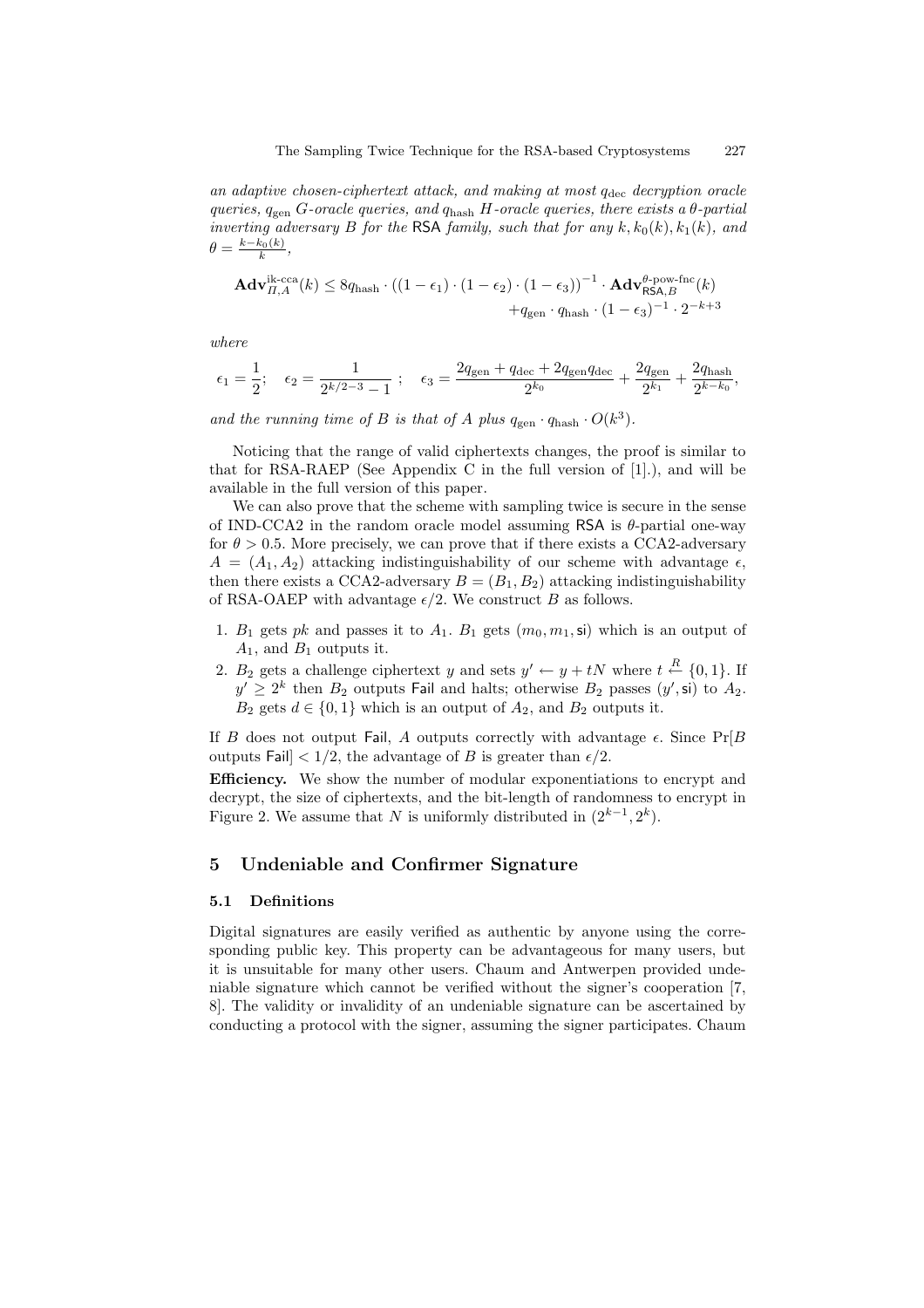|                                                                | Sampling Twice Repeating [1] RSACD [13] Expanding |             |                                                                                                |           |
|----------------------------------------------------------------|---------------------------------------------------|-------------|------------------------------------------------------------------------------------------------|-----------|
| $#$ of mod. exp. to encrypt<br>(average / worst)               | 2/2                                               | $1.5 / k_1$ | 1.5 / 2                                                                                        | 1/1       |
| # of mod. exp. to decrypt<br>$(\text{average} / \text{worst})$ | 1/1                                               | 1/1         | 1.5 / 2                                                                                        | 1/1       |
| size of ciphertexts                                            |                                                   | k.          |                                                                                                | $k + 160$ |
| $\#$ of random bits to encrypt<br>(average / worst)            | $2k_0 + k + 3$<br>$2k_0 + k + 3$                  |             | 1.5 $k_0$ / $k_1k_0$ 1.5 $k_0$ / 1.5 $k_0$ $\begin{array}{c c} k_0+160 \\ k_0+160 \end{array}$ |           |

Fig. 2. The comparison of the encryption schemes

provided confirmer signature [9] which is undeniable signature where signatures may also be verified by interacting with an entity called the confirmer who has been designated by the signer, and many undeniable and confirmer signature schemes were proposed. We describe the definition of undeniable and confirmer signature.

Definition 8. An undeniable signature scheme SIG = (Cgen, Kgen, Sign, CONF, DENY) consists of three algorithms and two protocols.

- $-$  CGEN is a (randomized) common-key generation algorithm that takes as input some security parameter k and returns a common key I.
- $-$  KGEN is a (randomized) key generation algorithm that takes as input the common key I and returns a pair  $(pk, sk)$  of keys, the public key and a matching secret key.
- $-$  SIGN is a (randomized) signing algorithm that takes as input a secret key sk and a message m and outputs a signature s.
- $-$  CONF is a confirmation protocol between a signer and a verifier which takes as input a message m, a signature s, and signer's public key pk and allows the signer to prove to a verifier that the signature s is valid for the message m and the key pk.
- Deny is a denial protocol between a signer and a verifier which takes as input a message m, a signature s, and signer's public key pk and allows the signer to prove to a verifier that the signature s is invalid for the message m and the key pk.

A confirmer signature scheme is essentially the same as above, except the role of confirmation and denial can also be performed by a third party called a confirmer. The significant modification is that the key generation algorithm produces a confirmation key ck which is needed for the confirmation or denial protocol.

Galbraith and Mao proposed a new security notion of undeniable and confirmer signatures named "anonymity" in [10]. We say that an undeniable or confirmer signature scheme provides anonymity when it is infeasible to determine which user generated the message-signature pair.

We slightly modify the definition of anonymity in [10] in order to put a common key generation into it explicitly.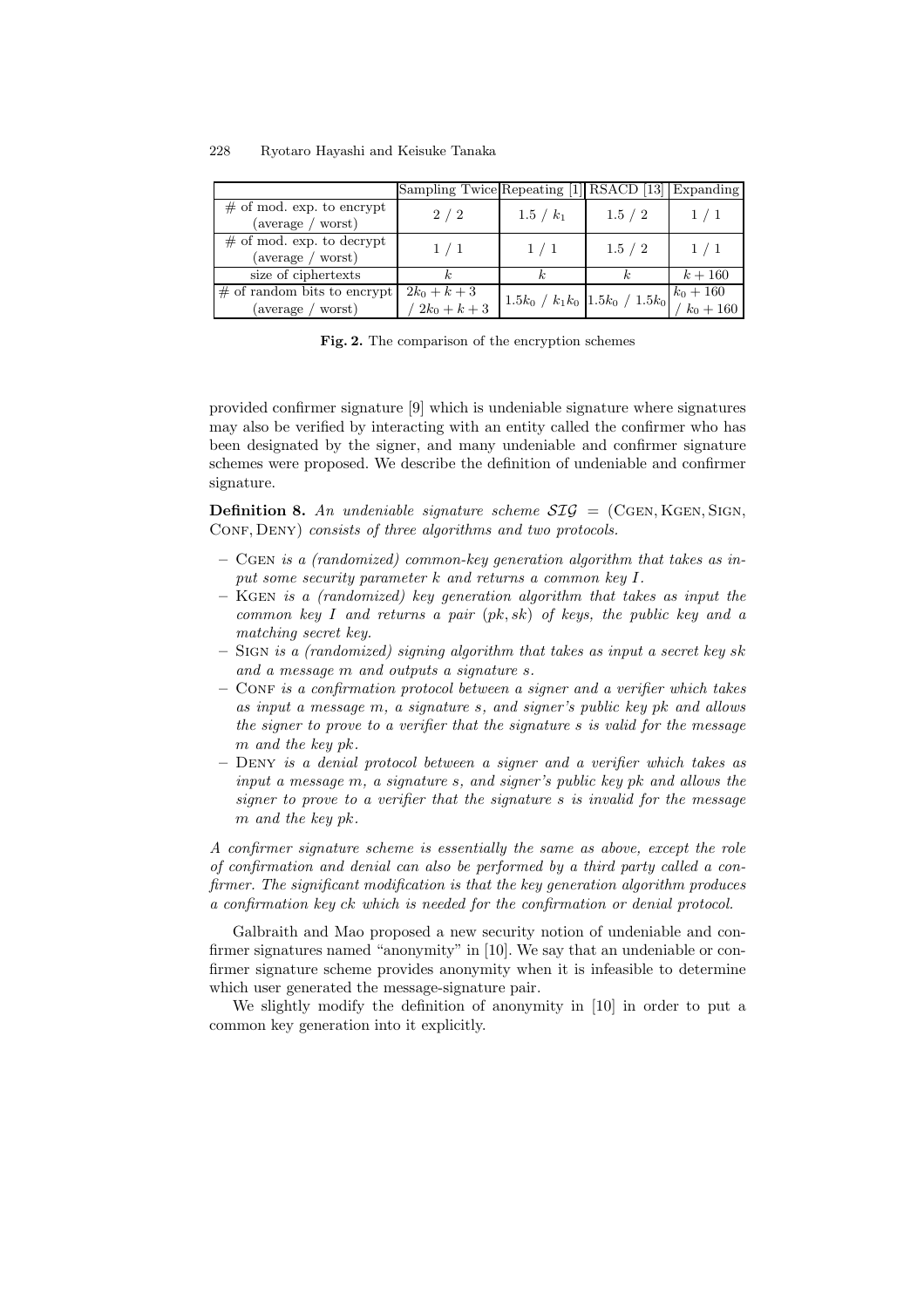**Definition 9** ([10]). Let  $\mathcal{SIG} = (CGEN, KGEN, SIGN, CONF, DENY)$  be an undeniable or confirmer signature scheme. Let  $b \in \{0,1\}$  and  $k \in \mathbb{N}$  (security parameter). Let  $A = (A_1, A_2)$  be adversaries that run in two stages. A has access to the oracles  $\text{SIGN}_{sk_0}$ ,  $\text{SIGN}_{sk_1}$  and A can execute confirmation and denial protocols  $\text{CONF}_{sk_0}, \text{CONF}_{sk_1}, \text{DENY}_{sk_0}, \text{DENY}_{sk_1}$  on any message-signature pair. However, it is mandated that  $A_2$  never execute  $\text{CONF}_{sk_0}$ ,  $\text{Conv}_{sk_1}$ ,  $\text{DENY}_{sk_0}$ ,  $\text{DENY}_{sk_1}$  on  $(m', \sigma') \in EC(m, \sigma, pk_0) \cup EC(m, \sigma, pk_1)$  (EC means "equivalence class." If we get a message-signature pair  $(m, \sigma)$  under the key pk, then we can easily compute all elements in  $EC(m, \sigma, pk)$ .). Note that si be a state information. It contains common keys, public keys, and so on. Now we consider the following experiments:

Experiment  $\mathrm{Exp}^\mathrm{Anonym-}b_{\mathcal{SIG},A}(k)$  $I \leftarrow \text{CGEN}(1^k); \ (\overline{pk}_0, sk_0) \leftarrow \text{KGEN}(I); \ (\overline{pk}_1, sk_1) \leftarrow \text{KGEN}(I)$  $(m, \mathsf{si}) \leftarrow A_1(pk_0, pk_1); \ \sigma \leftarrow \text{SIGN}_{sk_b}(m); \ d \leftarrow A_2(m, \sigma, \mathsf{si})$ return  $d$ 

We define the advantages of the adversaries via:

$$
\mathbf{Adv}_{\mathcal{SIG},A}^{\mathrm{Anonym}}(k) = \left| \Pr[\mathbf{Exp}_{\mathcal{SIG},A}^{\mathrm{Anonym-1}}(k) = 1] - \Pr[\mathbf{Exp}_{\mathcal{SIG},A}^{\mathrm{Anonym-0}}(k) = 1] \right|.
$$

The scheme SIG provides anonymity if the function  $\text{Adv}_{STG,A}^{\text{Anonym}}(\cdot)$  is negligible for any adversary A whose time complexity is polynomial in  $k$ .

#### 5.2 Undeniable and Confirmer Signature with Sampling Twice

In this section, we propose the undeniable and confirmer signature schemes with the sampling twice technique.

Definition 10. The common-key generation algorithm CGEN takes a security parameter k and returns parameters k,  $k_0$  and  $k_1$  such that  $k_0(k) + k_1(k) < k$ for all  $k > 1$ . The key generation algorithm KGEN takes  $k, k_0, k_1$ , runs the keygeneration algorithm of RSA, and gets  $N, e, d, p, q$  where p, q are the safe primes (i.e.  $(p-1)/2$  and  $(q-1)/2$  are also primes) <sup>1</sup>. It picks g from  $\mathbb{Z}_N^*$  and sets  $h \leftarrow g^d \mod N$ . The public key pk is  $(N, g, h), k, k_0, k_1$  and the secret key sk is  $(N, e, d, p, q), k, k_0, k_1$ . Let  $G_0: \{0, 1\}^* \rightarrow \{0, 1\}^{k_1}$ ,  $G_1: \{0, 1\}^{k_1} \rightarrow \{0, 1\}^{k_0}$ ,  $G_2$ : {0, 1}<sup>k<sub>1</sub></sup> → {0, 1}<sup>k-k<sub>0</sub>-k<sub>1</sub>-1</sub>, and F : {0, 1}<sup>k</sup> → {0, 1}<sup>k</sup> be hash functions. The</sup> signing algorithm is as follows.

 $S_{\text{IGN}}(m)$ 

 $r_1, r_2 \stackrel{R}{\leftarrow} \{0,1\}^{k_0}$  $m_1 \leftarrow \text{SiGN2}(m, r_1); t_1 \stackrel{R}{\leftarrow} \{c \in \mathbb{Z}_N \, | \, c^2 = \pm m_1 \pmod{N} \}; s_1 \leftarrow (t_1)^d \bmod{N}$  $m_2 \leftarrow \text{SiGN2}(m, r_2); t_2 \stackrel{R}{\leftarrow} \{c \in \mathbb{Z}_N \, | \, c^2 = \pm \bar{m_2} \pmod{N} \}; s_2 \leftarrow (t_2)^d \bmod N$  $s \leftarrow$ ChooseAndShift $(s_1, s_2)$ if  $(s \mod N = s_1)$   $r \leftarrow r_1$  else  $r \leftarrow r_2$ return  $(s, r)$ 

<sup>1</sup> We need this restriction for proving anonymity.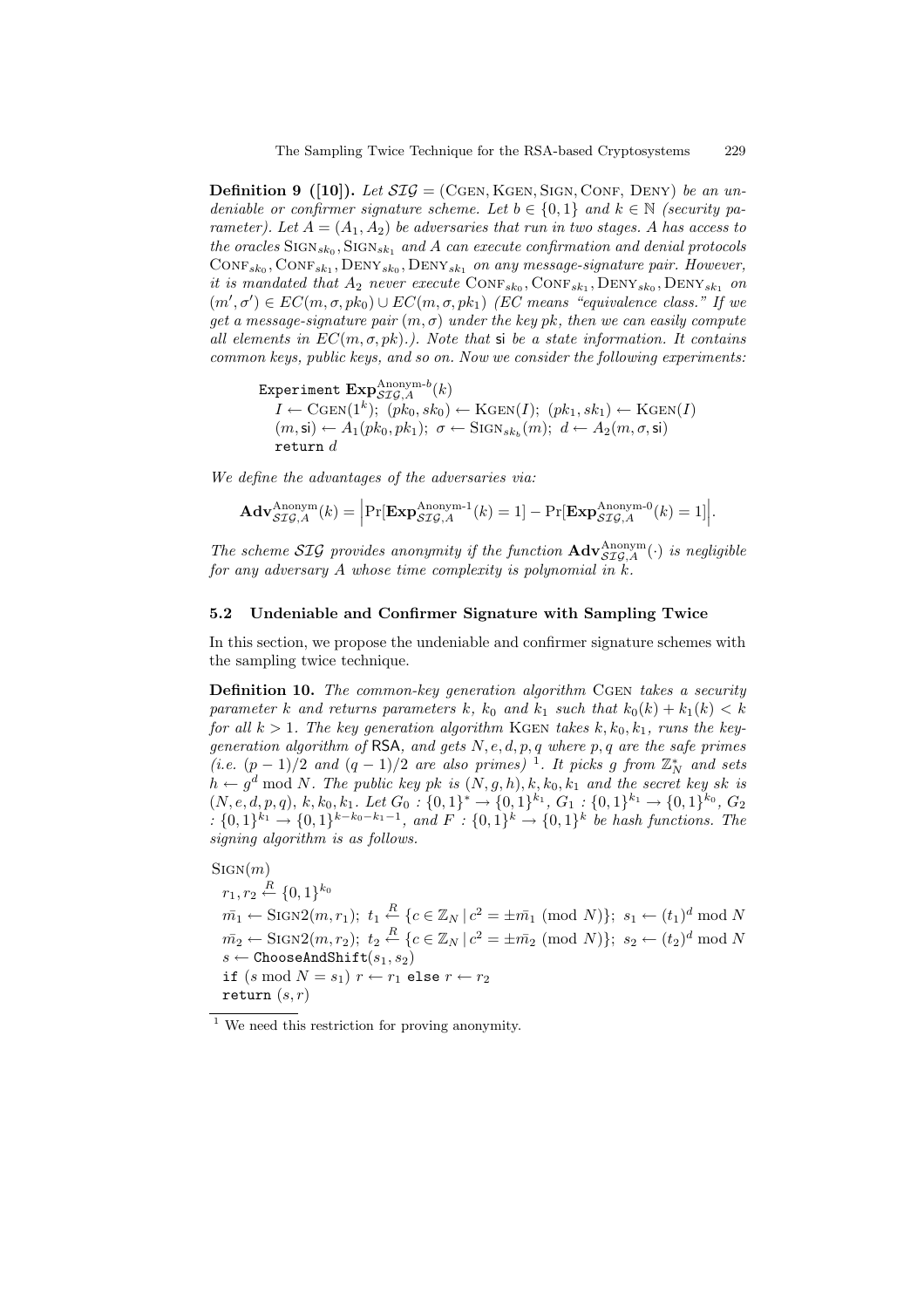where

```
S_{\text{IGN2}}(m, r)w \leftarrow G_0(m||r); \; r^* \leftarrow G_1(w) \oplus r; \; M \leftarrow 0||w||r^*||G_2(w); \; \bar{m} \leftarrow Mwhile \left(\left(\frac{\bar{m}}{N}\right) \neq 1\right) repeat \bar{m} \leftarrow F(\bar{m})return \bar{m}
```
CONF (respectively  $DENY$ ) is a non-interactive designated verifier proof which proves the knowledge of an integer e such that  $g = h^e \pmod{N}$  and  $s^{2e} =$  $\pm$ SIGN2 $(m,r)$  (mod N) (resp.  $g = h^e$  (mod N) and  $s^{2e} \neq \pm$ SIGN2 $(m,r)$  $(\text{mod } N)$ ). To construct such proofs, we first employ protocols similar to those in  $[14]$  by Galbraith, Mao, and Paterson. Then, we transform them to corresponding non-interactive designated verifier proofs by the method of Jakobsson, Sako, and Impagliazzo  $[15]$ <sup>2</sup>. The equivalence class of this scheme is  $EC(m, (s, r), pk) = \{(m, (\pm s' \pm uN, r)) | s' = s \bmod N \land u \in [(2^k - s')/N] \}.$ 

In our scheme (and also the scheme by Galbraith and Mao), we have to use RSA moduli which are the products of safe primes for obtaining the anonymity property. Gennaro, Krawczyk, and Rabin [16] proposed the RSA-based undeniable signature schemes where RSA moduli are restricted to the products of safe primes, and the confirmation and denial protocols in [16] is more efficient than those by Galbraith, Mao, and Paterson [14]. Therefore, it seems better to use the protocols in [16]. However, if we use the protocols in [16], the prover will have to prove that her RSA modulo has the proper form (i.e. a product of safe primes) during the protocols, and it needs a costly proof. To avoid this, Galbraith, Mao, and Paterson [14] constructed different scheme where there is no restriction for the RSA moduli.

#### 5.3 Analysis

We compare the four schemes with sampling twice, expanding, and repeating. Security. Galbraith and Mao [10] proved that their scheme provides anonymity in the random oracle model under the assumption that the composite decision Diffie-Hellman problem is hard (Given  $(g, h, u, v) \in (\mathbb{Z}_N^*)^4$ , it is infeasible to determine whether the two equations  $h = g^r \pmod{N}$  and  $v = \alpha u^r \pmod{N}$ hold, where  $r \in \mathbb{Z}_{\phi(N)}^{*}$  and  $\text{ord}(\alpha) = 2$ . See [10] for details.). They also proved that their scheme is existential unforgeable in the random oracle model under the assumption that factoring integers which are products of safe primes is hard. We can prove that the scheme with sampling twice provides anonymity in the random oracle model under the assumption that the composite decision Diffie-Hellman problem is hard, and is existential unforgeable in the random oracle model under the assumption that factoring integers which are products of safe primes is hard. Noticing that the signature space changes, the proofs are similar to those for the Galbraith–Mao scheme (See Appendices B and C in [10].).

<sup>&</sup>lt;sup>2</sup> These proof transcripts must be encrypted when sent to the verifier if anonymity is to be preserved.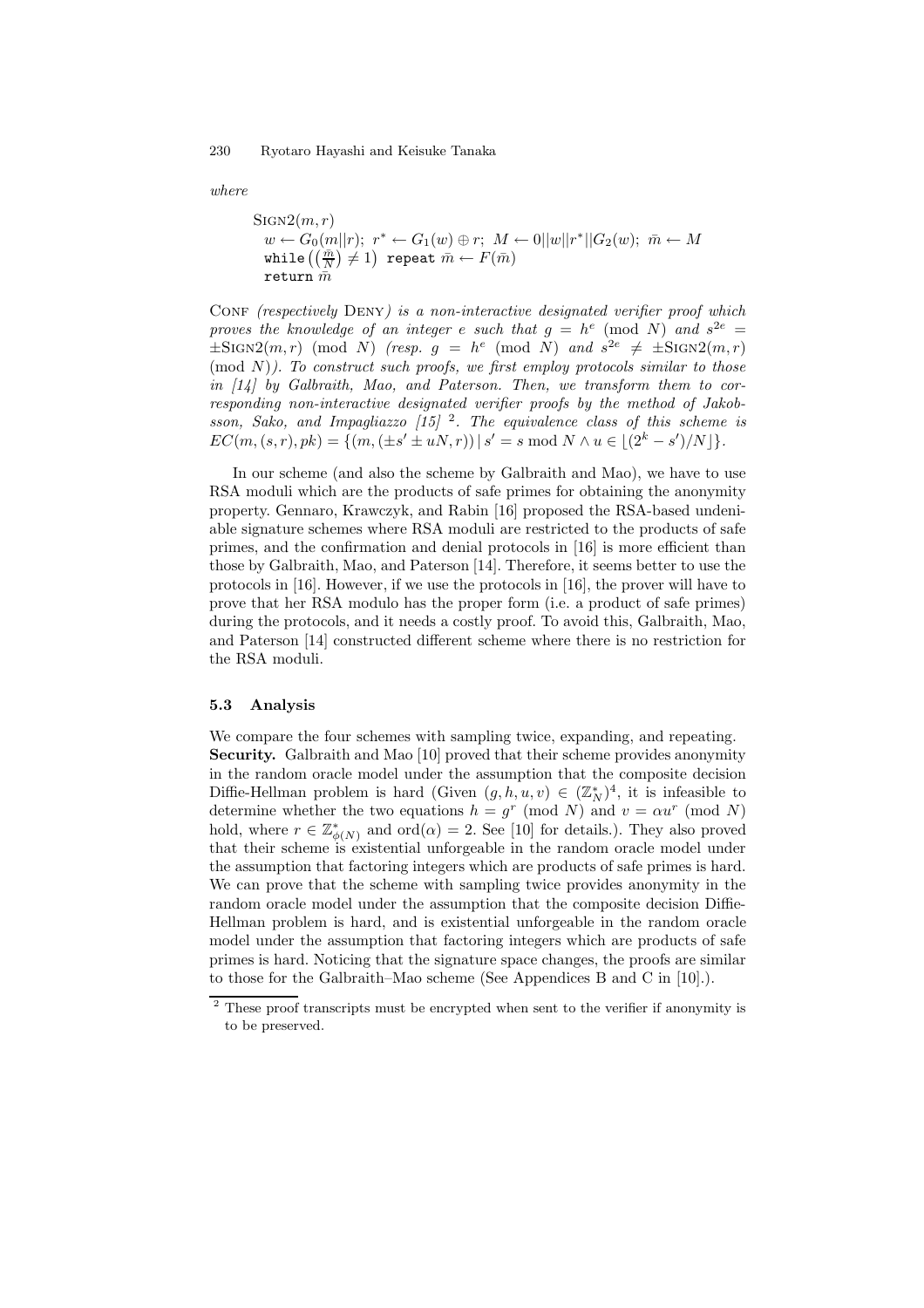|                                                         | Sampling Twice Expanding [10] |                 | Repeating      |
|---------------------------------------------------------|-------------------------------|-----------------|----------------|
| $\#$ of mod. exp. to sign<br>(average / worst)          | 2/2                           | 1/1             | $1.5 / k_1$    |
| $\#$ of computation of square root<br>(average / worst) | 2/2                           | 1/1             | $1.5 / k_1$    |
| size of signatures                                      | $k+k_0$                       | $2k + k_0$      | $(k-1) + k_0$  |
| $#$ of random bits to sign                              | $k_0 + k + 5$                 | $k_0 + k + 2$   | $1.5(k_0+2)$   |
| (average / worst)                                       | / $k_0 + k + 5$               | / $k_0 + k + 2$ | / $k_1(k_0+2)$ |

Fig. 3. The comparison of the undeniable and confirmer signature schemes

**Efficiency.** We show the number of modular exponentiations to sign, the number of computation of square root, the size of signatures, and the number of random bits to sign in Figure 3. We assume that  $N$  is uniformly distributed in  $(2^{k-1}, 2^k).$ 

# 6 Ring Signature

## 6.1 Definitions

In [12], Rivest, Shamir, and Tauman proposed the notion of ring signature, which allows a member of an ad hoc collection of users  $S$  to prove that a message is authenticated by a member of  $S$  without revealing which member actually produced the signature. Unlike group signature, ring signature has no group managers, no setup procedures, no revocation procedures, and no coordination.

**Definition 11 (Ring Signature [12]).** One assumes that each user  $U_i$  (called a ring member) has received (via a PKI or a certificate) a public key  $P_i$ , for which the corresponding secret key is denoted by  $S_i$ . A ring signature scheme consists of the following algorithms.

- $-$  ring-sign $(m, P_1, P_2, \cdots, P_r, s, S_s)$  which produces a ring signature  $\sigma$  for the message m, given the public keys  $P_1, P_2, \cdots, P_r$  of the r ring members, together with the secret key  $S_s$  of the s-th member (who is the actual signer).
- $-$  ring-verify(m, σ) which accepts a message m and a signature σ (which includes the public key of all the possible signers), and outputs either valid or invalid.

The signer does not need the knowledge, consent, or assistance of the other ring members to put them in the ring. All he needs is knowledge of their regular public keys. Verification must satisfy the usual soundness and completeness conditions, but in addition the signature scheme must satisfy "signer-ambiguity," which is the property that the verifier is unable to determine the identity of the actual signer with probability greater than  $1/r + \epsilon$ , where r is the size of the ring and  $\epsilon$  is negligible. Furthermore, the signature scheme must satisfy "existential unforgeability under adaptive chosen message attack."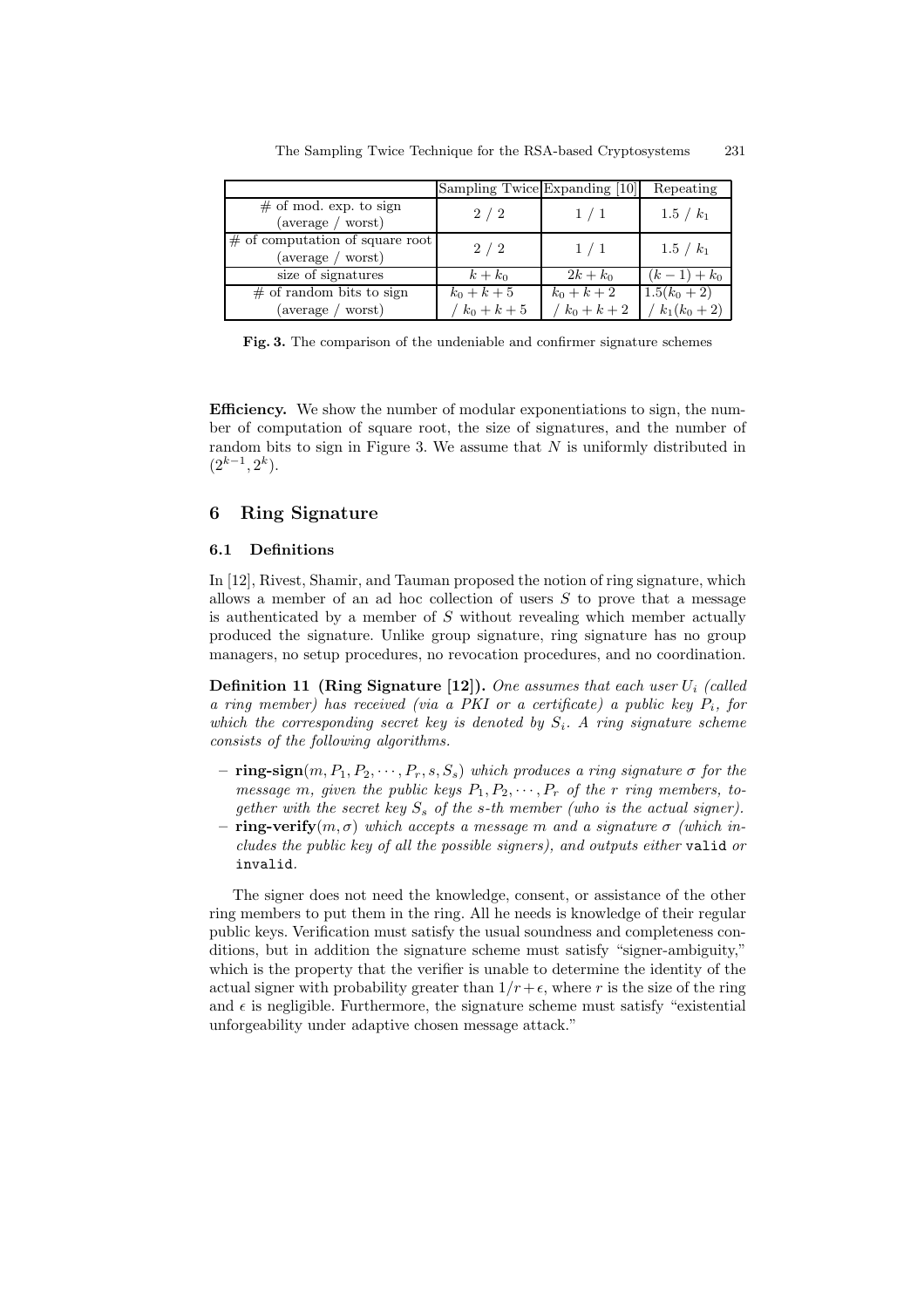The formal concept of ring signature can be related to an abstract concept called combining functions. In [12], Rivest, Shamir, and Tauman proposed a combining function based on a symmetric encryption scheme  $E$  modeled by a (keyed) random permutation

$$
C_{k,v}(y_1,\dots,y_r)=E_k(y_r\oplus E_k(y_{r-1}\oplus \dots E_k(y_2\oplus E_k(y_1\oplus v))\dots)).
$$

For any k, v, z, any index s, and any fixed values of  $\{y_i\}_{i\neq s}$ , we can easily find  $y_s$  such that  $C_{k,v}(y_1,\dots,y_r)=z$  by using the following equation:

$$
y_s = E_k^{-1}(y_{s+1} \oplus \cdots E_k^{-1}(y_r \oplus E_k^{-1}(z)) \cdots ) \oplus E_k(y_{s-1} \oplus \cdots E_k(y_1 \oplus v) \cdots ).
$$

#### 6.2 Ring Signature with Sampling Twice

In this section, we propose a ring signature scheme with the sampling twice technique. To verify the signatures deterministically, we add some information  $c_i$  to the signature.

**Definition 12.** Let  $\ell, k$  be security parameters. Let E be a symmetric encryption scheme over  $\{0,1\}^k$  using  $\ell$ -bit keys, and let h be a hash function which maps strings of arbitrary length to  $\ell$ -bit strings. Each user  $U_i$  has public key  $P_i =$  $(N_i, e_i, k)$  and secret key  $S_i = (N_i, d_i, k)$  by running the key generation algorithm of RSA with security parameter k (i.e. the size of  $N_i$  is k). Let r be the number of ring members. The signing algorithm is as follows.

```
\mathtt{ring-sign}(m, P_1, P_2, \cdots, P_r, s, S_s)for each i\in\{1,\cdots,s-1,s+1,\cdots,r\} do
         x_i^1, x_i^2 \stackrel{R}{\leftarrow} \mathbb{Z}_{N_i}^*<br>
y_i^1 \leftarrow (x_i^1)^{e_i} \mod N_i; \quad y_i^2 \leftarrow (x_i^2)^{e_i} \mod N_iy_i \leftarrow \texttt{ChooseAndShift}(y_i^1, y_i^2)if (y_i \bmod N_i = y_i^1) x_i \leftarrow x_i^1 else x_i \leftarrow x_i^2<br>if (y_i \ge N_i) c_i \leftarrow 1 else c_i \leftarrow 0v \stackrel{R}{\leftarrow} \{0,1\}^kfind y_s s.t. C_{h(m),v}(y_1,\dots,y_r)=vif (y_s \geq N_s) c_s \leftarrow 1 else c_s \leftarrow 0x_s \leftarrow (y_s)^{d_s} \text{ mod } N_sreturn \sigma = (P_1, P_2, \cdots, P_r, v, (x_1, c_1), (x_2, c_2), \cdots, (x_r, c_r))
```
The verification algorithm **ring-verify** $(m, \sigma)$  computes  $y_i \leftarrow ((x_i)^{e_i} \mod N_i)$  +  $c_i \cdot N_i$  for each  $(x_i, c_i)$  and  $z \leftarrow C_{h(m),v}(y_1, \cdots, y_r).$  It returns valid if and only if  $z = v$ .

## 6.3 Analysis

We compare the four schemes with sampling twice, expanding, RSACD, and repeating.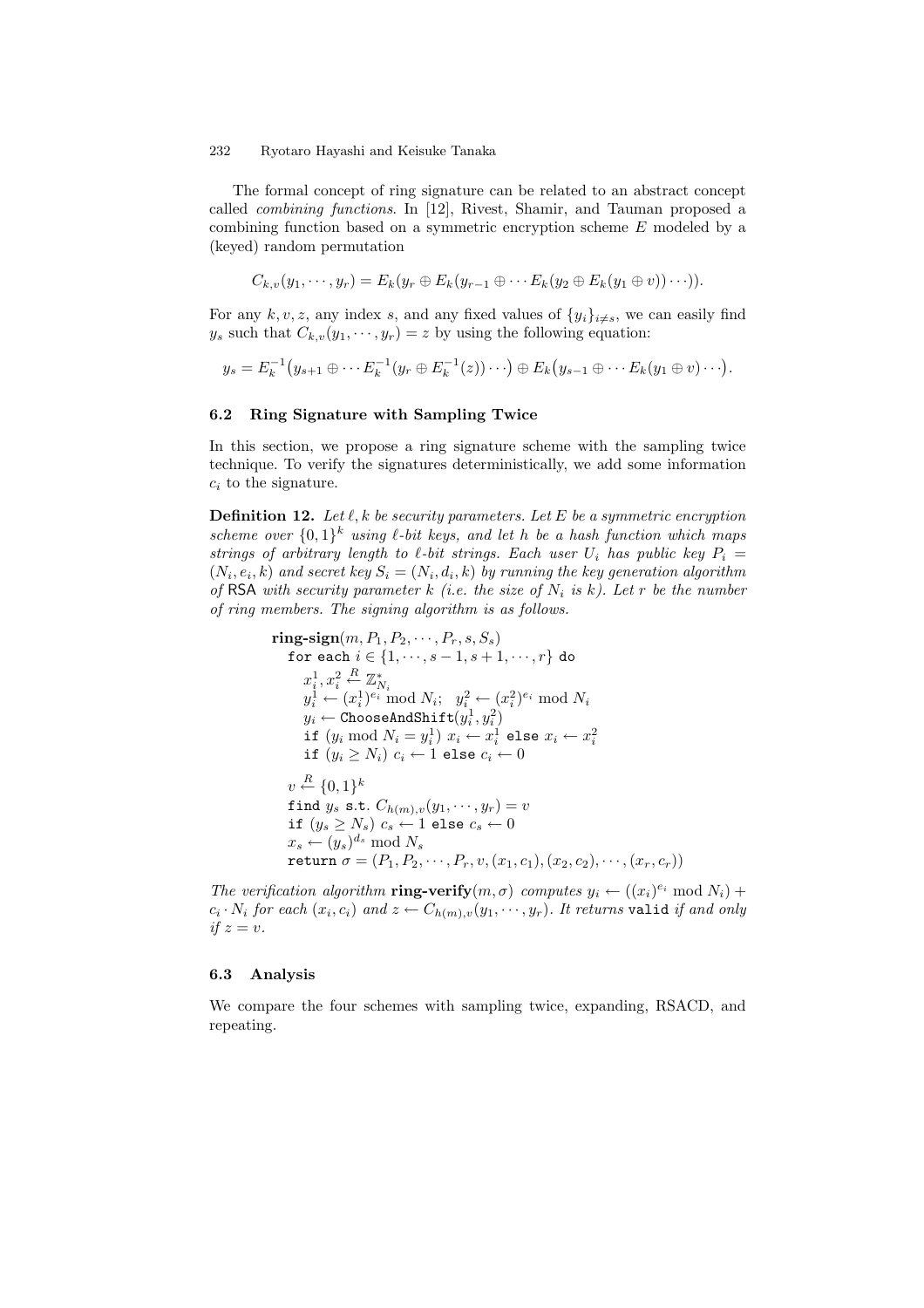|                                                     | Sampling Twice                      | Expanding $[12]$ RSACD $[13]$ |           | Repeating                             |
|-----------------------------------------------------|-------------------------------------|-------------------------------|-----------|---------------------------------------|
| # of mod. exp.<br>to sign<br>(average / worst)      | 2r/2r                               | r / r                         | 1.5r / 2r | 1.5r / kr                             |
| # of mod. exp.<br>to verify<br>(average / worst)    | r/r                                 | r/r                           | 1.5r / 2r | r / r                                 |
| size of signatures                                  | $(3r+1)k+r$                         | $(3r+1)k$<br>$+160(r+1)$      | $(3r+1)k$ | $(3r+1)k-1$                           |
| $\#$ of random bits<br>to sign<br>(average / worst) | $3(k+1)(r-1)+k$<br>$/3(k+1)(r-1)+k$ | $(k+160)r$<br>/ $(k+160)r$    | kr / kr   | $1.5k(r-1) + k - 1$<br>$k^2(r-1)+k-1$ |

**Fig. 4.** The comparison of the ring signature schemes  $(|N_i| = k)$ 

Security. Rivest, Shamir, and Tauman [12] proved that their scheme is unconditionally signer-ambiguous and provably secure in the ideal cipher model assuming RSA is one-way. Hayashi, Okamoto, and Tanaka [13] proved that their scheme is unconditionally signer-ambiguous and provably secure in the ideal cipher model assuming RSACD is one-way.

We can prove that our scheme is unconditionally signer-ambiguous, since for each k and v the equation  $C_{h(m),v}(y_1,\dots,y_r) = v$  has exactly  $(2^{k-1})^{r-1}$ solutions, and all of them are chosen by the signature generation procedure with equal probability, regardless of the signer's identity.

We can also prove that our scheme is existential unforgeable under adaptive chosen message attack in the ideal cipher model assuming RSA is one-way. The proof is almost the same as that for the Rivest–Shamir–Tauman scheme. The difference is as follows.

In the proof of unforgeability for the Rivest–Shamir–Tauman scheme, given  $y \in \mathbb{Z}_N^*$ , one slips y as a "gap" between two consecutive E functions along the ring. Then, the forger has to compute the  $e$ -th root of  $y$ , and this leads one to obtain the  $e$ -th root of  $y$ .

In the proof for our scheme, given  $y \in \mathbb{Z}_N^*$ , we pick a random bit  $t \in \{0,1\}$ , set  $y' \leftarrow y + tN$ . If  $y' < 2^k$  then one slips  $y'$  as a "gap" between two consecutive  $E$  functions along the ring. The rest of the proof is the same as that for the Rivest–Shamir–Tauman scheme (See Section 3.5 in [12].).

Recently, Bresson, Stern, and Szydlo [17] improved the ring signature scheme of Rivest, Shamir, and Tauman. They showed that its security can be based on the random oracle model, which is strictly weaker than the ideal cipher model. Furthermore, this greatly simplified the security proof provided in [12]. We can apply their construction to the schemes with sampling twice and RSACD.

Efficiency. We show the number of modular exponentiations to sign and to verify, the size of signatures, and the number of random bits to sign in Figure 4. We assume that each  $N_i$  is uniformly distributed in  $(2^{k-1}, 2^k)$ .

In the schemes with sampling twice and RSACD, it is necessary for each ring member to choose her RSA modulo with the same length, and in the scheme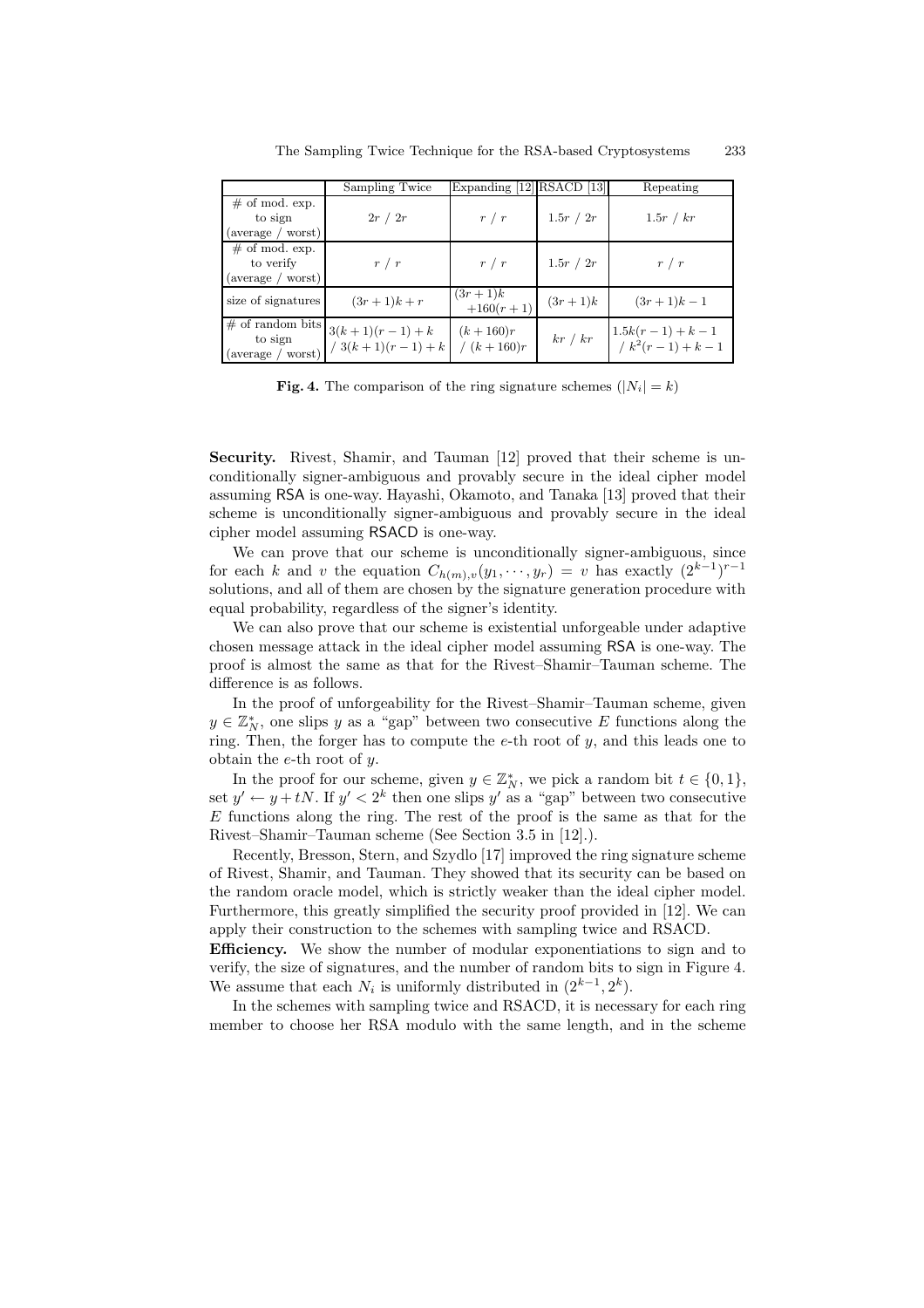with repeating, it is necessary for each ring member to choose her RSA modulo with almost the same length. In contrast to these schemes, in the scheme with expanding, there is no restriction on the lengths of users' moduli. However, if there is one ring member whose RSA modulo is much larger than the other member's moduli, then the size of the signature and the number of random bits depends on the largest modulo. For example, if there is a user whose RSA modulo has length  $k + \ell$  and the other users' moduli have lengths k, then the size of signature is  $(3r + 1)k + 160(r + 1) + \ell(r + 4)$  and the number of random bits to sign is  $r(k + 160) + r\ell$ .

## 7 Concluding Remarks

In this paper, we have proposed a new technique for obtaining the anonymity property of RSA-based cryptosystems, which we call "sampling twice." By applying the sampling twice technique, we have constructed the schemes for encryption, undeniable and confirmer signature, and ring signature.

In our analysis, we have observed that the scheme with sampling twice is efficient with respect to the sizes of ciphertexts and signatures, the computational costs to decrypt ciphertexts and to verify signatures in the average and worst cases, and the computational costs to encrypt messages and to sign messages in the worst case.

# Acknowledgements

We thank the anonymous referees for valuable comments.

## References

- 1. Bellare, M., Boldyreva, A., Desai, A., Pointcheval, D.: Key-Privacy in Public-Key Encryption. [18] 566–582 Full version of this paper, available via http://www-cse.ucsd.edu/users/mihir/.
- 2. Bellare, M., Rogaway, P.: Optimal Asymmetric Encryption How to Encrypt with RSA. [19] 92–111
- 3. Fujisaki, E., Okamoto, T., Pointcheval, D., Stern, J.: RSA-OAEP is Secure under the RSA Assumption. In Kilian, J., ed.: Advances in Cryptology – CRYPTO 2001. Volume 2139 of Lecture Notes in Computer Science., Santa Barbara, California, USA, Springer-Verlag (2001) 260–274
- 4. Krawczyk, H.: SKEME: A Versatile Secure Key Exchange Mechanism for Internet. In: Proceedings of the 1996 Internet Society Symposium on Network and Distributed System Security, San Diego, CA, USA (1996) 114–127
- 5. Camenisch, J., Lysyanskaya, A.: Efficient Non-Transferable Anonymous Multi-Show Credential System with Optional Anonymity Revocation. In Pfitzmann, B., ed.: Advances in Cryptology – EUROCRYPT 2001. Volume 2045 of Lecture Notes in Computer Science., Innsbruck, Austria, Springer-Verlag (2001) 93–118